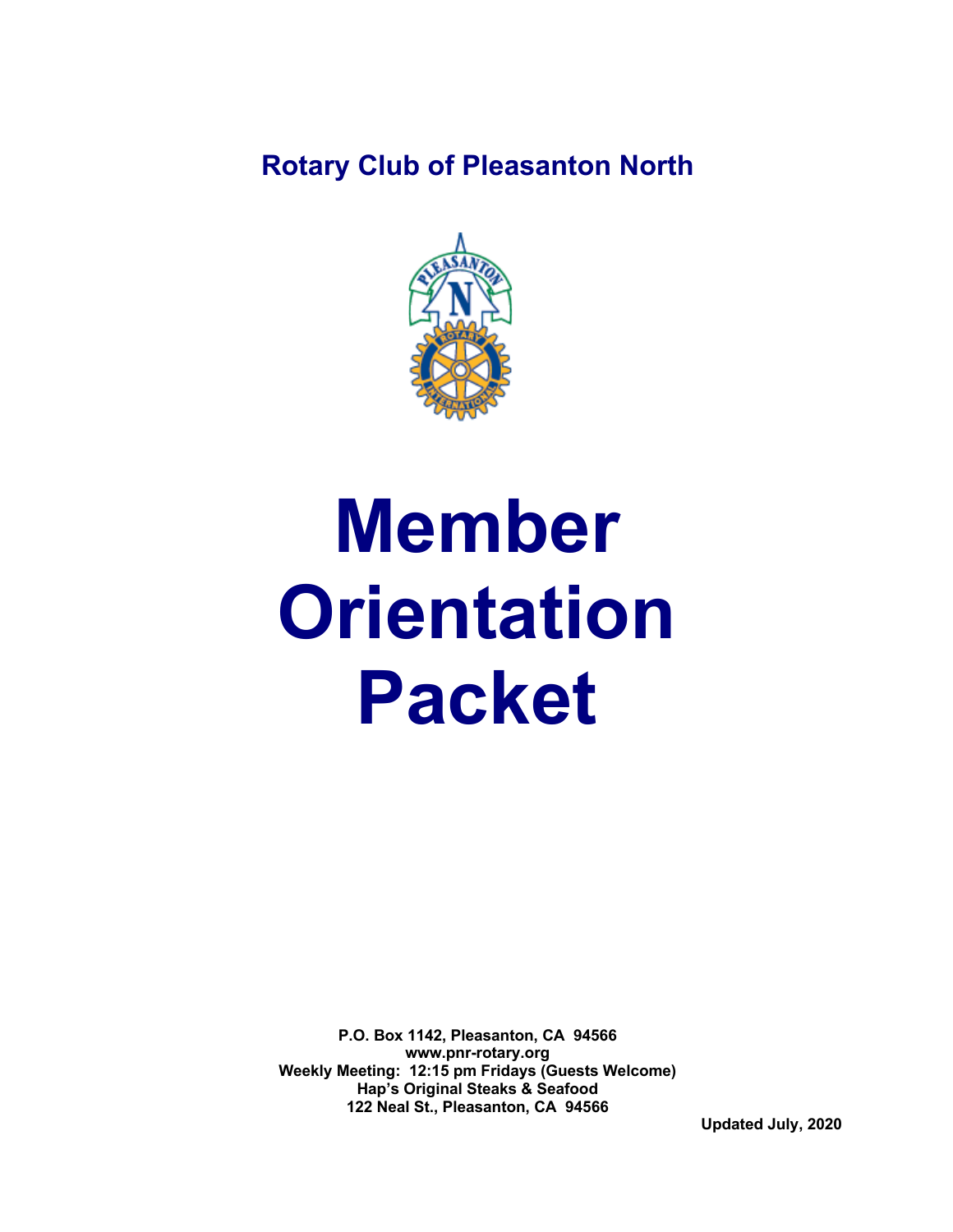

## **Member Orientation Packet Table of Contents**

| <b>Overview</b>                                   |                                                 |
|---------------------------------------------------|-------------------------------------------------|
| Introduction and Purpose of This Packet           | 1                                               |
| <b>Welcome to Rotary!</b>                         | 1                                               |
| The Process of Becoming a Member of Rotary        | 1                                               |
| <b>Rotary International Overview</b>              | 1                                               |
| <b>Rotary Beginnings</b>                          | 1                                               |
| <b>Rotary Today</b>                               | $\overline{2}$                                  |
| The Object of Rotary                              |                                                 |
| Rotary Slogan                                     |                                                 |
| The Four Way Test                                 | $\begin{array}{c} 2 \\ 3 \\ 3 \\ 3 \end{array}$ |
| <b>Avenues of Service</b>                         |                                                 |
| <b>Basic Rotary Organization</b>                  | $\overline{3}$                                  |
| Rotary International                              | 3                                               |
| Rotary Geography and District 5170                | $\overline{4}$                                  |
| The Rotary Foundation of Rotary International     | 4                                               |
| <b>Pleasanton North Rotary</b>                    | $6\phantom{.}6$                                 |
| Board of Directors and Committee Chairs 2019-2020 | $\,6$                                           |
| Communications                                    | $\overline{7}$                                  |
| Rotary's Obligations to its Members               | $\overline{7}$                                  |
| <b>Club Activity Calendar</b>                     | $\overline{7}$                                  |
| Your Obligations in Rotary                        | $\bf 8$                                         |
| Participation                                     | 8                                               |
| Attendance and Make-ups                           | $\,8\,$                                         |
| Past and Ongoing Community Service by PNR         | 9                                               |
| New Member Keys to Early Success                  | 10                                              |
| <b>Club Financial Information</b>                 | 11                                              |
| Rotary Club of Pleasanton North                   | 11                                              |
| Rotary Club of Pleasanton North Foundation        | 11                                              |
| The Rotary Foundation                             | 11                                              |
| <b>Your Financial Obligations</b>                 | 11                                              |
| <b>Initiation Fee</b>                             | 11                                              |
| <b>Quarterly Dues</b>                             | 12                                              |
| <b>Additional Expenses - Voluntary</b>            | 12                                              |
| <b>Family Membership Dues</b>                     | 12                                              |
| <b>Technology Chair Welcome</b>                   | 13                                              |
| <b>PNR Website and ClubRunner</b>                 | 13                                              |
| <b>Rotary International Website</b>               | 13                                              |
| <b>Privacy and e Security Policy</b>              | 13                                              |
|                                                   | i.                                              |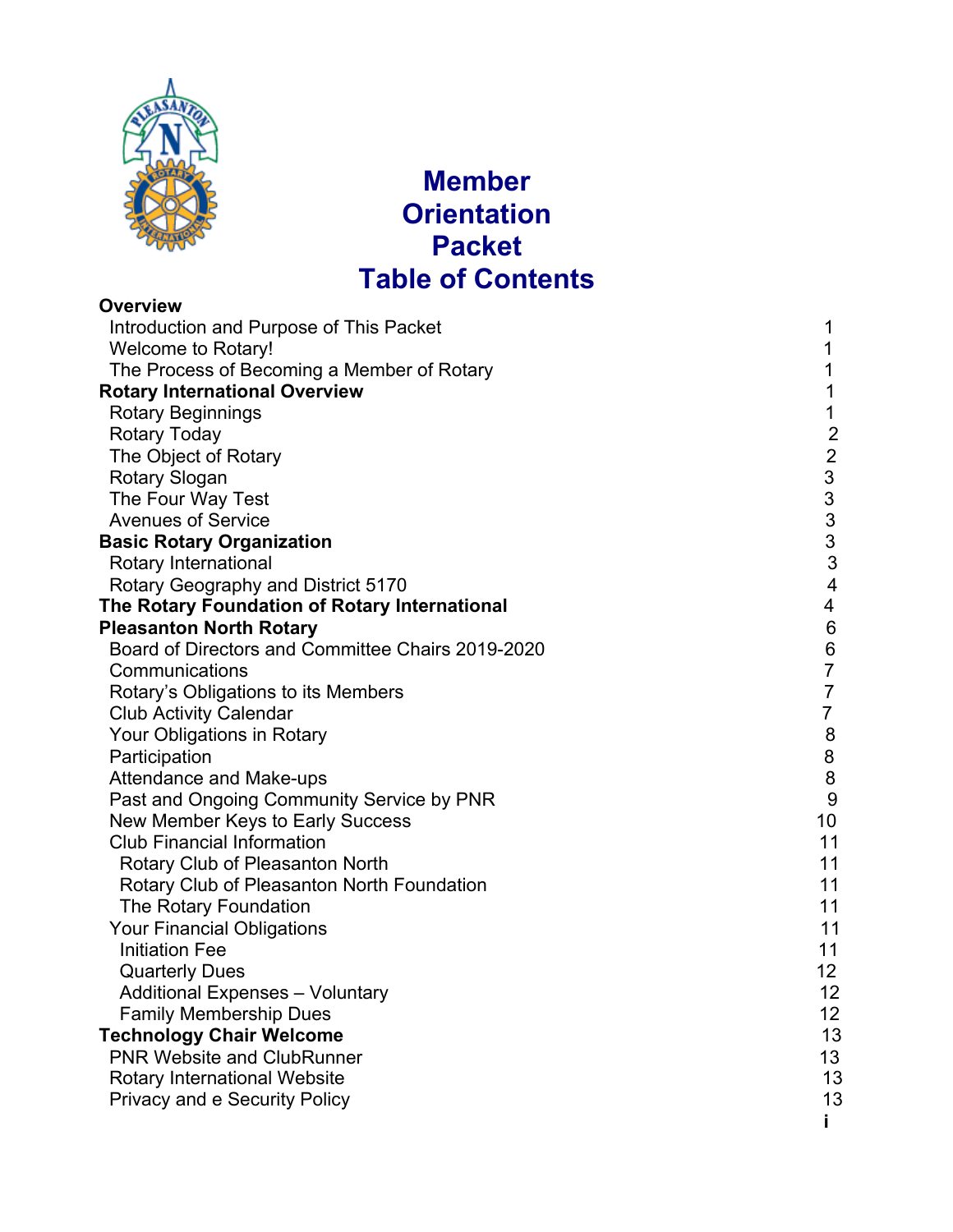#### **Table of Contents Continued**

| <b>Youth Protection Awareness Training</b>                      | 15   |
|-----------------------------------------------------------------|------|
| <b>Duties of Club Officers and Committees</b>                   | 16   |
| <b>Pleasanton North Rotary Club Presidents Past and Present</b> | 19   |
| <b>Pleasanton North Rotarian of the Year Recipients</b>         | 20   |
| <b>Blue Badge Requirements</b>                                  | -21. |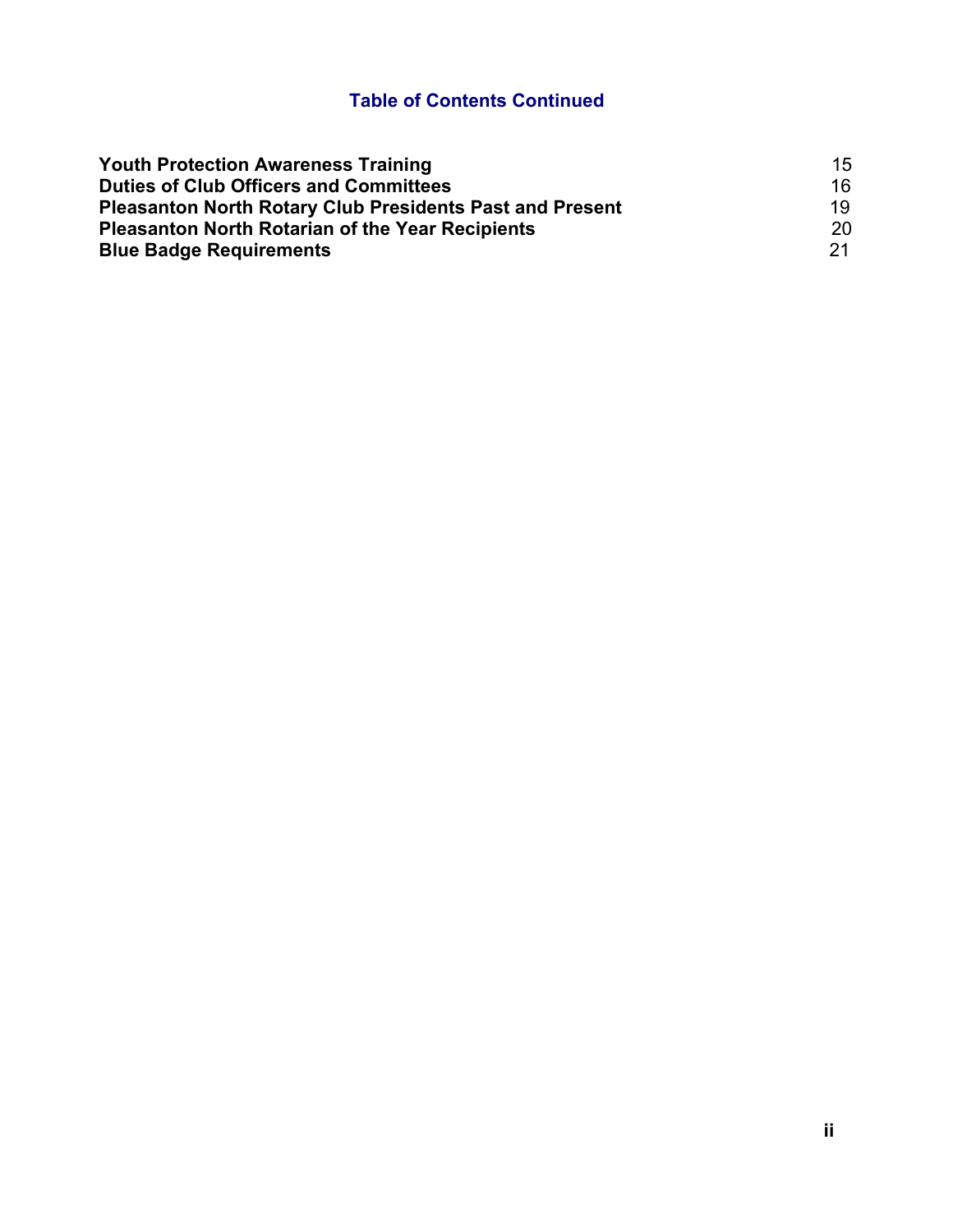## **Overview**

## **Introduction and purpose of this packet**

- $\bullet$  To give you a bird's eye view of Rotary
- $\bullet$  To let you know what our Club will expect of you as a member
- Tto answer any questions that you might have about Rotary in general and our Club in particular

## **Welcome to Rotary!**

Rotary is proud to welcome you to our global community of more than 1.2 million men and women dedicated to building a better world.

You make Rotary stronger. By adding your skills, experience, and enthusiasm to your Club, you can advance communities at home and on a global scale. Together, we can eradicate polio, train more skilled peacemakers, and provide lasting solutions for communities fighting disease, hunger, illiteracy, and poverty.

Through the Rotary community, you can exchange ideas and build lifelong friendships with people who share your passion for service. Take advantage of the resources and activities available through your Club, District, and Rotary International to make your experience with Rotary both rewarding and fun.

## **The Process of Becoming a Member of Rotary**

We hope the process of becoming a new member of Rotary International and Pleasanton North Rotary (PNR) was a smooth one for you and it was accomplished quickly. As you know, the process starts by filling out a Membership Application. After completing it and listing the reasons you wish to become a Rotarian, the Application is presented to voting Board Members for approval by the Club Secretary. After a majority approval by the Board is received, the Club Secretary sends it to the entire membership for approval. If there are no objections after seven (7) days, a notice of your approved membership is then sent out to the entire Club by the Club Secretary. A formal induction into the Club will be scheduled by the President or Secretary at a mutually convenient Club meeting.

# **Rotary International Overview**

## **Rotary Beginnings**

On February 23rd, 1905, in Chicago, Paul Harris and three other businessmen founded Rotary, the original service club. Since they chose to "route" the meetings each week from one of their businesses to the other, they chose the name "Rotary" for their new Club. The purpose of the Club was to broaden their contacts outside of their own particular businesses.

People in the western United States played an important part in the development and growth of Rotary. The next four (4) Clubs were:

#2 San Francisco, #3 Oakland, #4 Seattle and #5 Los Angeles. 1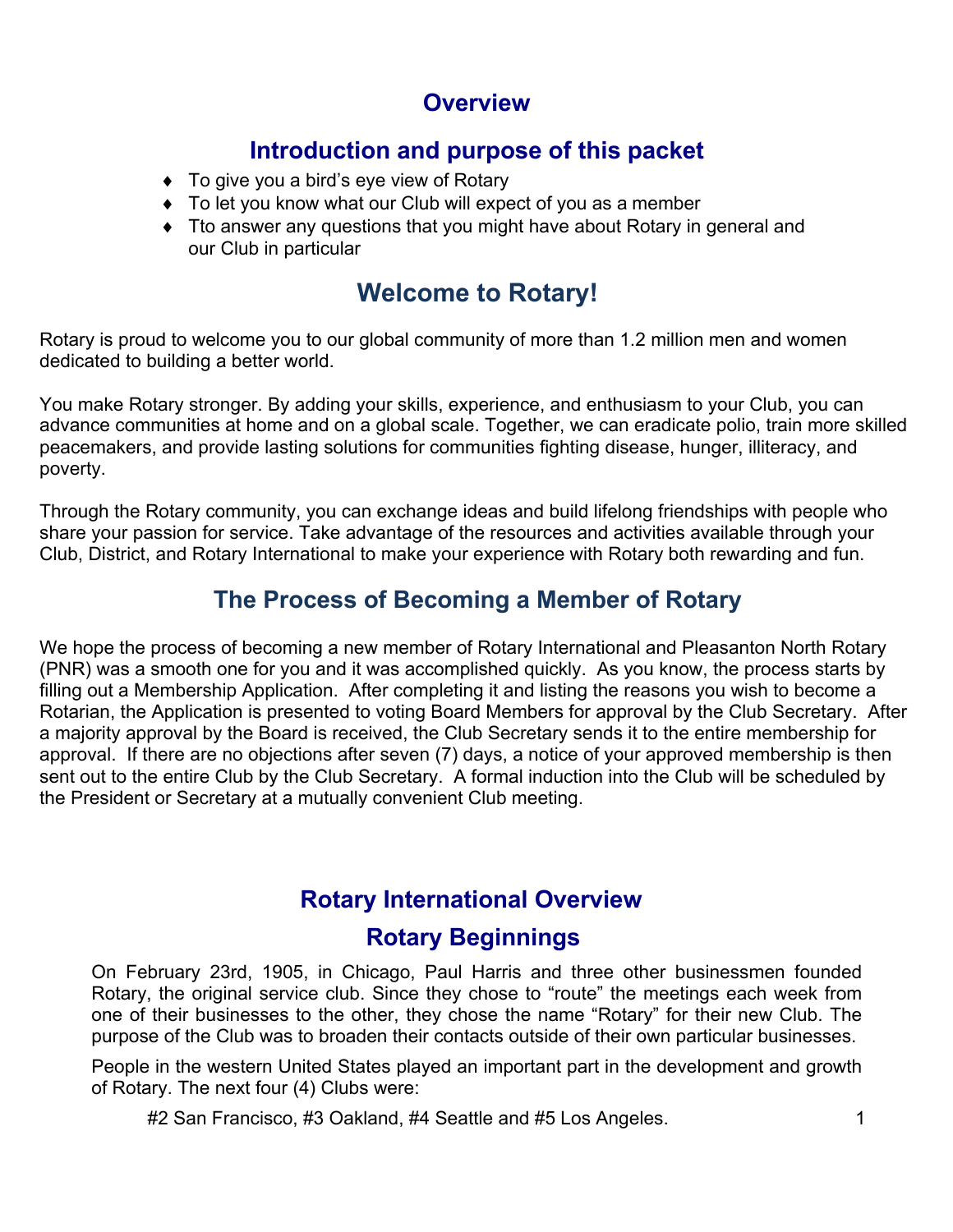Then Rotary moved east:

#6, New York and #7 Boston.

Rotary then expanded internationally with the Charter of the Rotary Club of Winnipeg, Canada in 1910, and then with Clubs in London, Dublin, and Belfast in 1911. In 1912, "Rotary International" became the official name.

Rotary came to Pleasanton in 1965 with the Charter of the Rotary Club of Pleasanton. In the late 1980's businesses and households had grown in north Pleasanton. The Rotary Club of Pleasanton North was chartered March  $7<sup>th</sup>$ , 1987, by local professionals who represented a wide cross-section of businesses and professions. At the time, Pleasanton North was *the largest club* chartered west of the Mississippi!

You will often hear the Rotary Club of Pleasanton North referred to as Pleasanton North Rotary ("PNR").

## **Rotary Today**

Rotary is an organization of business and professional leaders united worldwide to provide humanitarian service, encourage high ethical standards in all vocations, and help build goodwill and peace in the world. In more than 200 countries and geographical regions worldwide, approximately 1.2 million Rotarians belong to more than 35,000+ Rotary Clubs.

Rotary Club membership represents a cross-section of the community's business and professional men and women. The world's Rotary Clubs meet weekly and are nonpolitical, nonreligious, and open to all cultures, races, and creeds.

The main objective of Rotary is service — in the community, in the workplace, and throughout the world. Rotarians develop community service projects that address many of today's most critical issues, such as children at risk, poverty, health and hunger, the environment, illiteracy, and violence. They also support programs for youth, educational opportunities and international exchanges for students, teachers, and other professionals, and vocational and career development.

## **The Object of Rotary**

The object of Rotary is to encourage and foster the ideal of service as a basis of worthy enterprise and in particular, to encourage and foster:

- 1. the development of acquaintance as an opportunity for service;
- 2. high ethical standards in business and professions; the recognition of the worthiness of all useful occupations; and the dignifying by each Rotarian of his occupation as an opportunity to serve society;
- 3. the application of the ideal of service by every Rotarian to his personal, business and community life; and
- 4. the advancement of international understanding, good will, and peace through a world fellowship of business and professional men and women united in the ideal of service.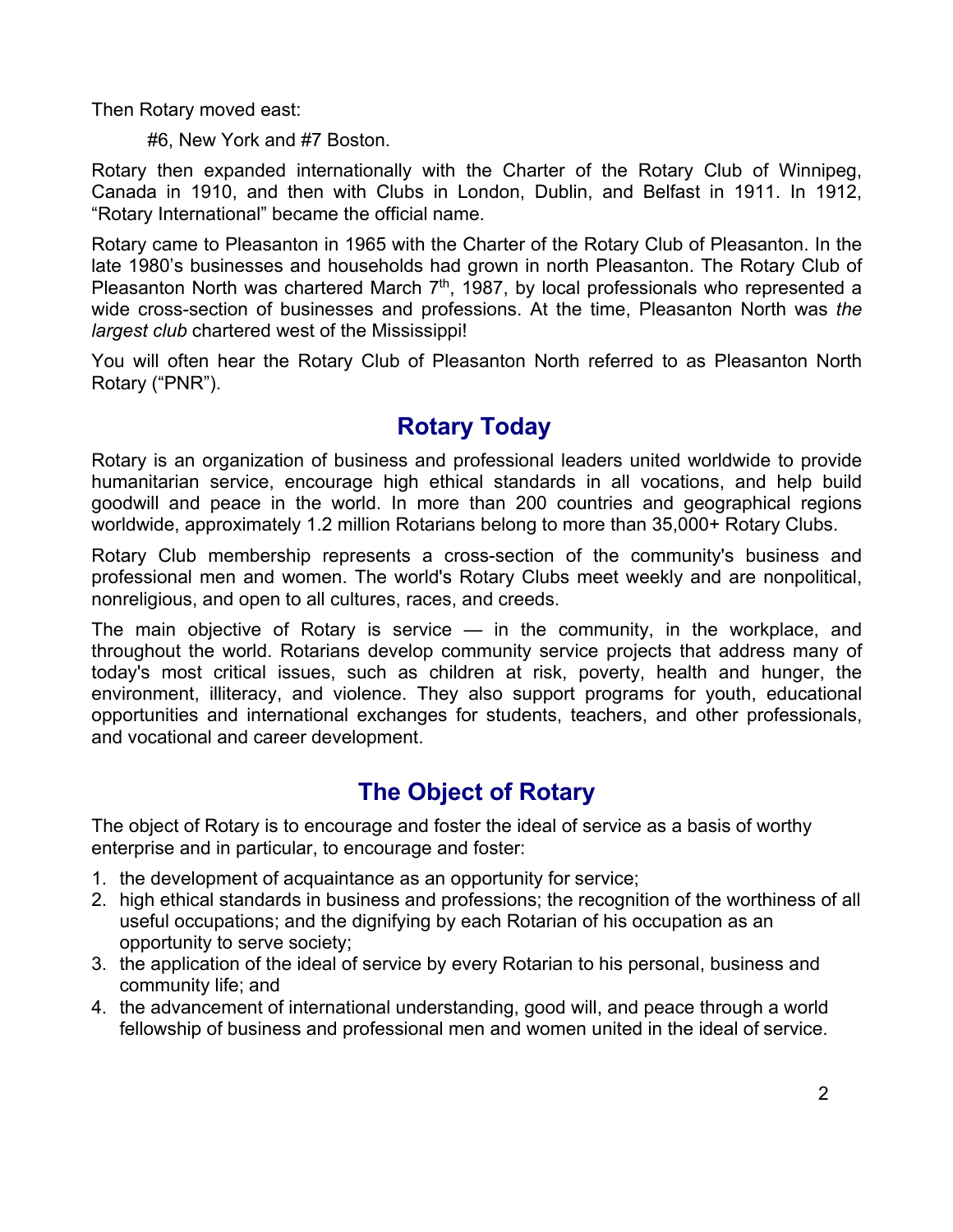## **Rotary Slogan**

#### **"Service Above Self."**

## **The Four Way Test**

Early Rotary members emphasized the importance of acting responsibly and ethically and using our professions as an opportunity to serve. The Four-Way Test has long served as an ethical guide for members to live by in their personal and professional relationships. Of the things we think, say or do:

- **1. Is it the Truth?**
- **2. Is it Fair to all concerned?**
- **3. Will it build Goodwill and Better Friendships?**
- **4. Will it be Beneficial to all concerned?**

#### **Avenues of Service**

**Rotary International's five Avenues of Service** are its foundation and the philosophical touchstone, upon which club activities are based:

- **Club Service** focuses on making clubs strong. A thriving club is anchored by strong relationships and active members.
- **Vocational Service** promotes high ethical standards as Rotarians serve others through their chosen vocations.
- **Community Service** encourages every Rotarian to find ways to improve the quality of life of others through club projects.
- **International Service** uplifts the human condition and quality of life through worldwide humanitarian outreach.
- **Youth Service** ("New Generations") promotes positive change implemented by youth and young adults through leadership development, services projects, and exchange programs.

## **Basic Rotary Organization**

#### **Rotary International (rotary.org)**

Rotary International has a President, a President-Elect and a Board of Trustees. Rotary International and all Clubs operate on a fiscal year from July 1st until June 30<sup>th</sup>.

Mark Daniel Maloney from the United States is Rotary International President for 2019- 20. Holger Knaack from Germany is Rotary International President-Elect for 2020-21

Countries - 216 Districts - 534 Clubs – 35,000+ Rotarians  $-1,220,551$  (and with you, add one more!)  $\hspace{1.5cm}3$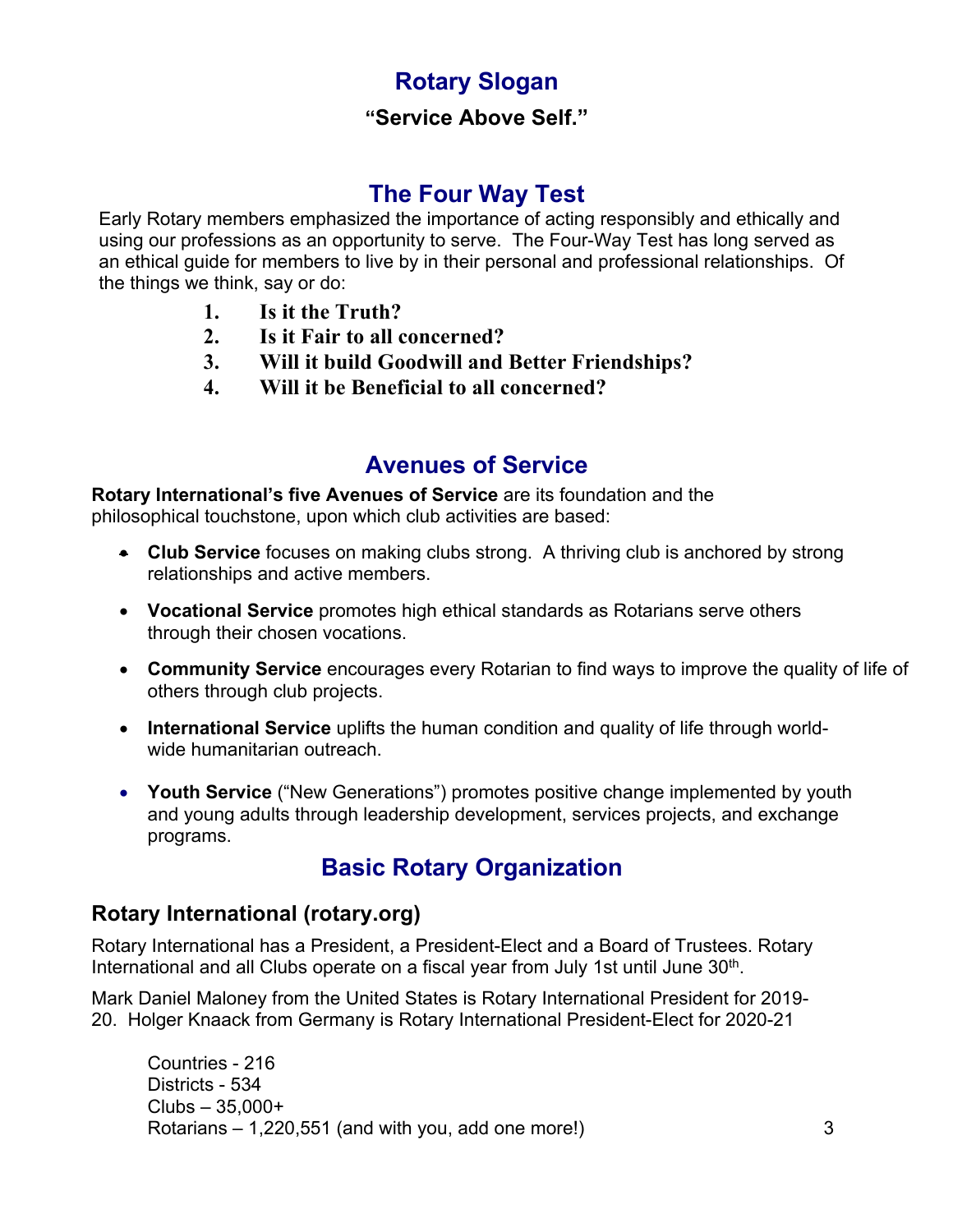#### **Rotary Geography and District 5170**

Rotary International has subgroups to provide guidance and local management to Rotary Clubs, which are grouped into Zones (a.k.a. Regions), Districts and Areas. The boundaries are roughly geographic, but many Zones, Districts and Areas cross state and county lines, see e.g., http://zone2526.org/zones-map/. The Rotary Club of Pleasanton North is in Zone 26, District 5170 (rotarydistrict5170.org), Area 4, under a District Governor (DG) and an Assistant District Governor. Our district has 57 clubs in 8 Areas and approximately 4,000 members. District Governor for District 5170 Is **Ramesh Hariharan for 2019-2020** (Rotary Club of Silicon Valley Passport). **Our own Richard Flanders** will be District Governor in Rotary year 2021-2022!

- Area 1 Alameda, East Oakland, Oakland #3, Oakland Uptown, Piedmont/Montclair, San Leandro.
- Area 3 Fremont, Fremont Bridge, Fremont Warm Spring Sunrise, Fremont-Union City, Newark Sunrise, HuaRen in Silicon Valley, Mission San Jose, Newark, Niles/Fremont.
- **Area 4 Castro Valley, Dublin, Hayward, Livermore, Livermore Valley, Pleasanton,** *Pleasanton North,* **Tri- Valley – Lee Denlinger (Dublin) Asst. Governor**
- Area 5 Almaden Valley, Evergreen Valley, Milpitas, San Jose, San Jose East/Evergreen, San Jose Silicon Valley, Silicon Andhra, Santa Clara.
- Area 6 Gilroy, Gilroy-South County Sunrise, Gilroy After Hours, Hollister, Morgan Hill, San Juan Bautista.
- Area 7 Capitola-Aptos, Freedom, San Lorenzo Valley, Santa Cruz, Santa Cruz Sunset, Scotts Valley, Watsonville.
- Area 8 Campbell, Cupertino, e-Club of Silicon Valley, Los Gatos, Los Gatos Morning, Saratoga, Silicon Valley STAR (Sunnyvale), Sunnyvale Sunrise.
- Area 9 East Palo Alto Bayshore, Los Altos, Los Altos Sunset, Mountain View, Palo Alto, Palo Alto University, Silicon Valley Passport.

Club sizes vary with four clubs having over 200 members! Excluding those clubs (Cupertino, Oakland #3, San Jose and Silicon Andhra), the average club size is 52. As of August, 2019, Pleasanton North Rotary has 56 members.

## **The Rotary Foundation of Rotary International**

The Rotary Foundation (TRF) of Rotary International exists to achieve world understanding and peace through international, charitable and educational programs. TRF, based at Rotary Headquarters in Evanston, Illinois, is not to be confused with the PNR Foundation established in 1995 by the Rotary Club of Pleasanton North.

The Rotary Foundation began as a scholarship program for graduate students. Today, it is the largest private scholarship program in the world. The Rotary Foundation funds:

**Rotary Global Scholarship Grant** – Post-graduate scholarships of up to \$30,000, with each one-year scholarship for academic education in a country other than the student's home country.

Approximately 1,000 scholarships are awarded annually, sending students to more than 60 countries. 4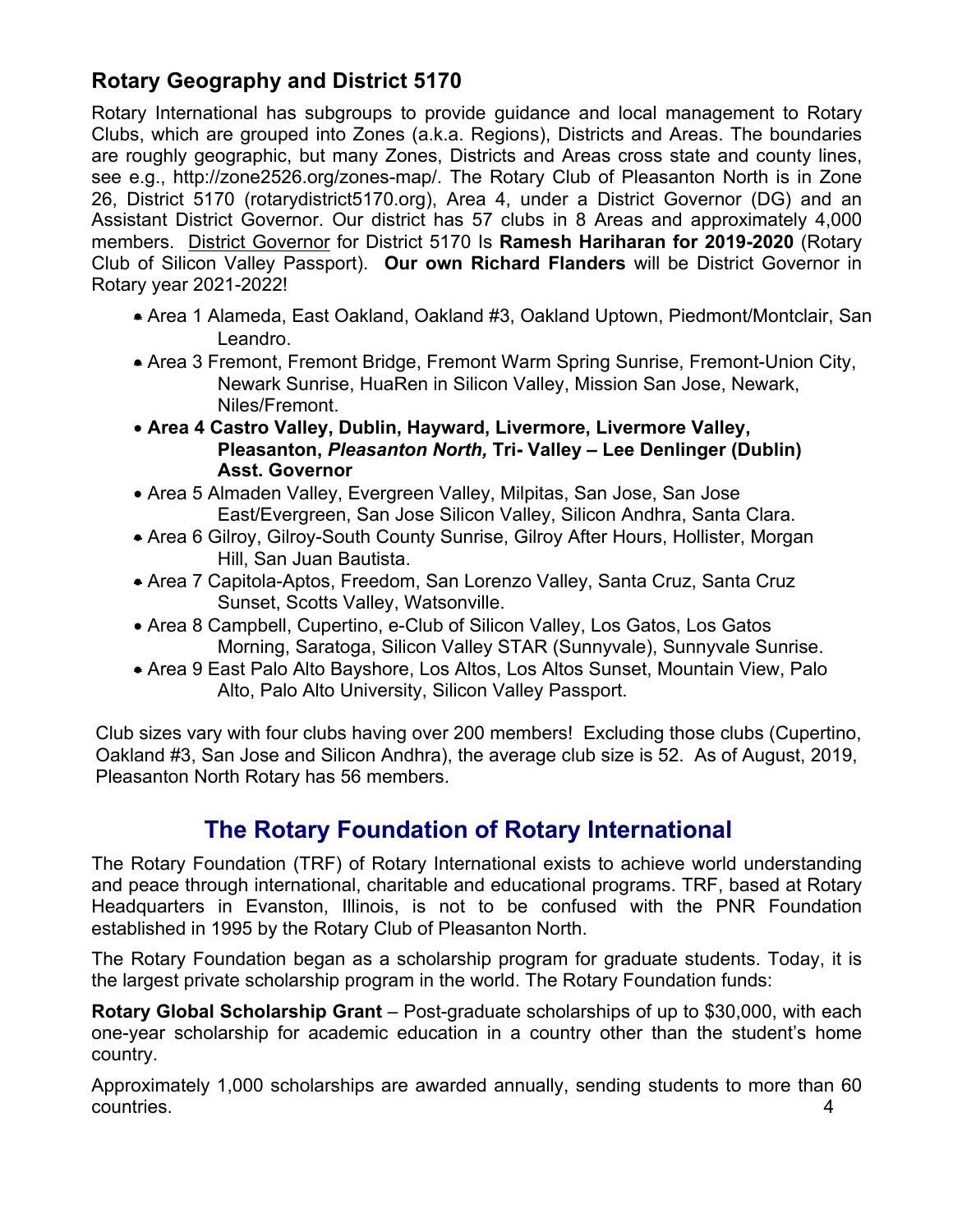**Vocational Team Training (VTT) - (aka Group Study Exchange (GSE)** – sends five Rotarian business or professional people, plus a Rotarian team leader, to a foreign country for 4-6 weeks as ambassadors of goodwill and to study and exchange vocation and ideas on their related fields.

**Health, Hunger and Humanities** (3-H) – improves agriculture, health, education, improved water resources, literacy programs and vocational training in third world countries.

**Global Grants** – The Rotary Foundation matches, dollar-for-dollar, monies raised by local Rotary Clubs for International programs of their choosing. Pleasanton North Rotary has had numerous international projects since it was chartered.

**District Grants** – The Rotary Foundation returns the monies raised by local Rotary Clubs for local community projects or international projects of their choosing but is not matched dollarfor-dollar by The Rotary Foundation. Pleasanton North Rotary has had local community projects practically every year.

**End Polio Now** (formerly Polio Plus) – Before 1980, polio disabled hundreds of thousands of children a year. In 1979, one Rotary Club started a project to buy and help deliver polio vaccine to children in the Philippines. In 1985, RI launched Polio Plus to eradicate polio. Now, with billions of children immunized world-wide through the efforts of Rotary, the Gates Foundations, and others, polio exists only in a handful of regions where violent conflict prevents immunization. As these conflicts are resolved, polio will be eliminated.

**Paul Harris Fellowships -** When you contribute \$1,000 (over time or all at once) to The Rotary Foundation, you become a Paul Harris Fellow. A Paul Harris Fellowship is an honor you may fulfill for yourself or for another person. The presentation of Paul Harris Recognition is The Rotary Foundation's way of expressing appreciation for your substantial contribution to its humanitarian and educational programs.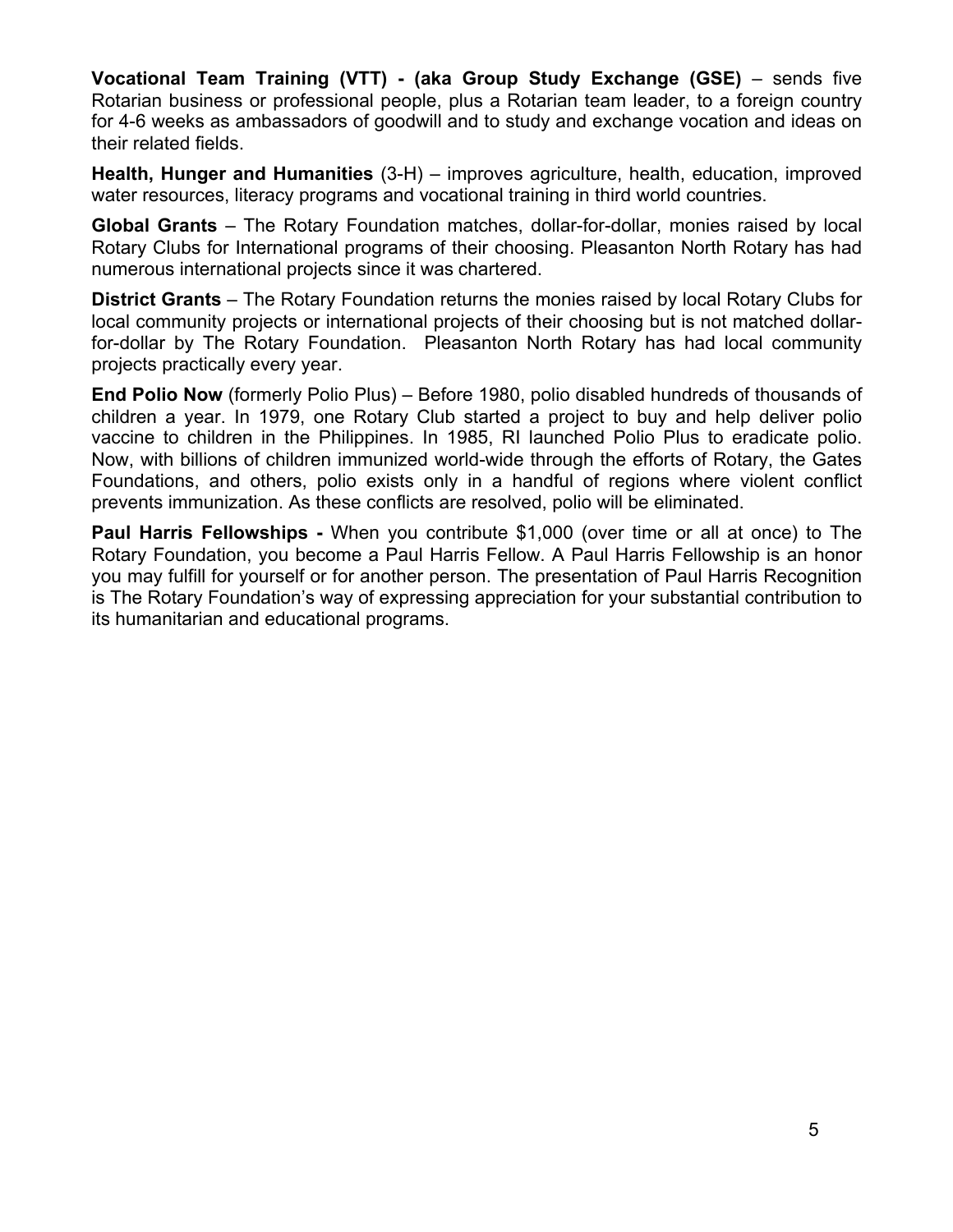#### **Rotary Club of Pleasanton North Board of Directors and Committee Chairs** *2020-2021*

| <b>Title</b>                        | <b>Name</b>                |
|-------------------------------------|----------------------------|
| Officers:                           |                            |
| */**President                       | Dave Pitcher               |
| */**President Elect                 | <b>Michael Cherman</b>     |
| */**Immediate Past President        | Tami Hennegan              |
| */**Vice President                  | <b>Stacey Blaney</b>       |
| <b>Presidential Advisor</b>         | <b>Richard Flanders</b>    |
| */**Treasurer                       | <b>Tom Powers</b>          |
| <b>Assistant Treasurer</b>          | Josh Cherry                |
| */**Secretary                       | Dale Carrillo              |
| */**Sergeant-at-Arms                | <b>Deb Covert</b>          |
|                                     |                            |
| <b>Directors:</b>                   |                            |
| **Membership Chair                  | <b>Viviana Cherman</b>     |
| Avenues of Service (5):             |                            |
| <b>**Club Service Chair</b>         | <b>Susan Dees</b>          |
| <b>**Vocational Service Chair</b>   | <b>Frank Hanna</b>         |
| <b>**Community Service Chair</b>    | Darcy DeCoite              |
| **International Service Chair       | <b>Michael Cherman</b>     |
| <b>**Youth Service Chair</b>        | Aaron Howe                 |
| <b>Board Members at Large:</b>      |                            |
| Program Chair                       | <b>Ron Sutton</b>          |
| Public Image Chair                  | <b>Stacey Blaney</b>       |
| The Rotary Foundation Chair         | <b>Philip Stone</b>        |
| <b>PNR Foundation President</b>     | <b>Tom Hall</b>            |
| We Be Caring Chair                  | <b>Jim Brice</b>           |
| Youth Exchange Chair                | <b>Michelle Mikatarian</b> |
| <b>Youth Protection Officer</b>     | <b>Mark Linsky</b>         |
| Tri-Valley Turkey Burn (TVTB) Chair | <b>Michael Cherman</b>     |
| <b>Fund Raising Co-Chair</b>        | <b>Shawn Henley</b>        |
| <b>Fitness and Wellness Chair</b>   | <b>Ron Sutton</b>          |
|                                     |                            |

#### **\*Officers of the Board, \*\*Voting Board Members**

**New members are encouraged to join a committee that interests them.**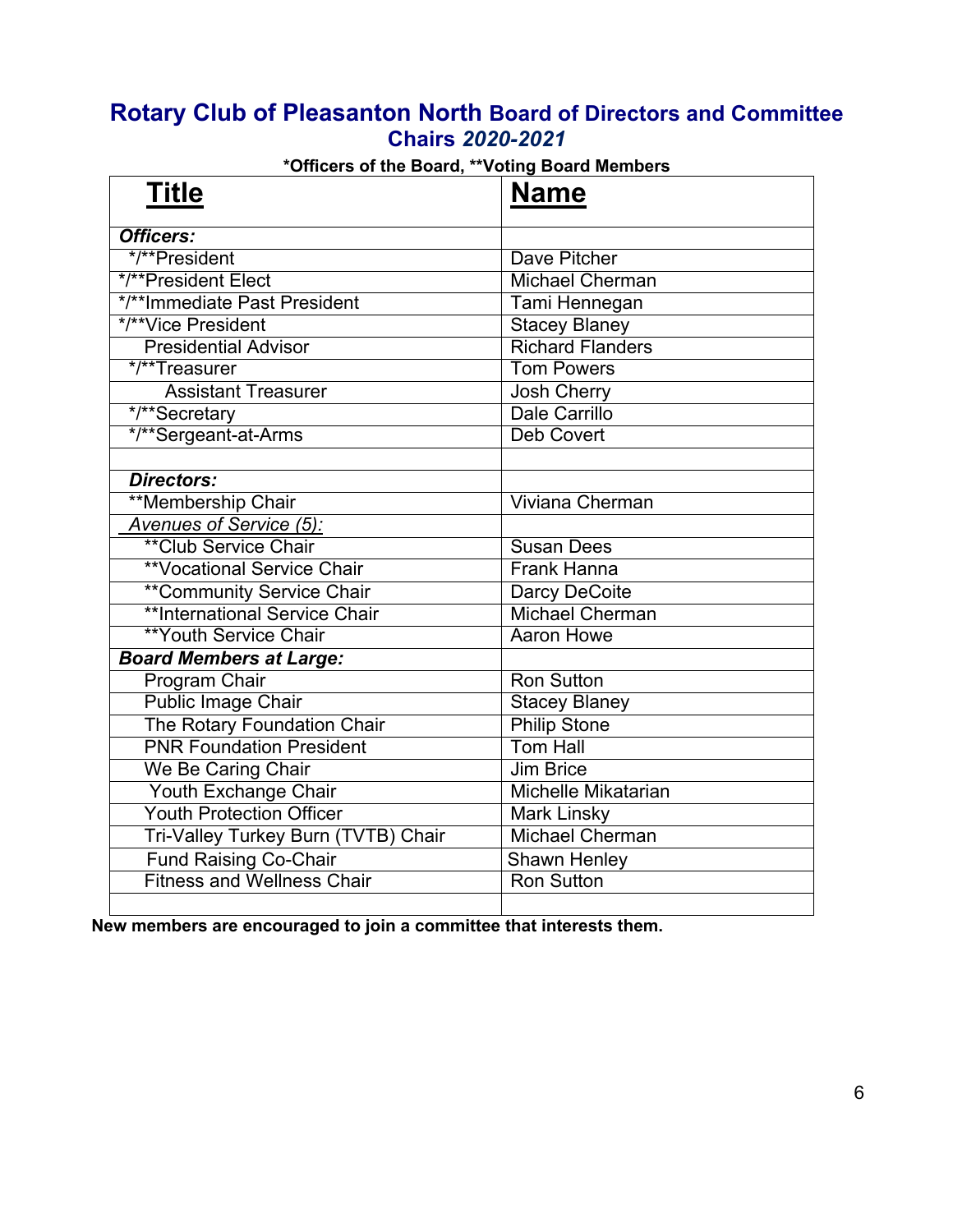#### **Communications**

Your annual dues include a subscription to Rotary International's monthly magazine, "The Rotarian". The RI web site is www.rotary.org. All PNR members are encouraged to register for access to the MyRotary.org website and access to club reports and RI resources. Your password for MyRotary is the same password used to gain access to the Member Area of the ClubRunner PNR website (www.pnr-rotary.org)

District 5170 publishes a monthly newsletter online at www.rotary5170.org. PNR also publishes a newsletter at www.pnr-rotary.org.

Rotary uses ClubRunner software on its website at www.pnr-rotary.org. ClubRunner allows members to communicate and share information among themselves as well as with the public. Club announcements, calendar, directories, manuals and procedures are on this site along with links to District 5170 and Rotary International in Evanston. Training in accessing these important tools will be provided by the Technology Chair.

## **Rotary's Obligation to You!**

Provide an opportunity for you to serve

 $\bullet$  the Club, the community, the world

Help you grow as a person

 $\bullet$  making new friends, new activities, new challenges

Offer fellowship

 $\bullet$  within the Club, with other Rotary Clubs anywhere in the world, with other countries

| July      | The New Rotary Year                                            |
|-----------|----------------------------------------------------------------|
| August    | <b>Membership Month</b>                                        |
| September | Youth Services Month & Vocational Services                     |
| October   | A STARRY NIGHT & District Avenues of Service                   |
| November  | The Rotary Foundation Month & TRI-VALLEY TURKEY<br><b>BURN</b> |
| December  | <b>Family Month</b>                                            |
| January   | <b>Rotary Awareness Month</b>                                  |
| February  | <b>World Understanding Month</b>                               |
| March     | Literacy Month & PNR Charter Celebration                       |
| April     | Magazine Month & District Conference                           |
| May       | District Assembly & RI Convention                              |
| June      | <b>Fellowship Month</b>                                        |

## **Club Activity Calendar**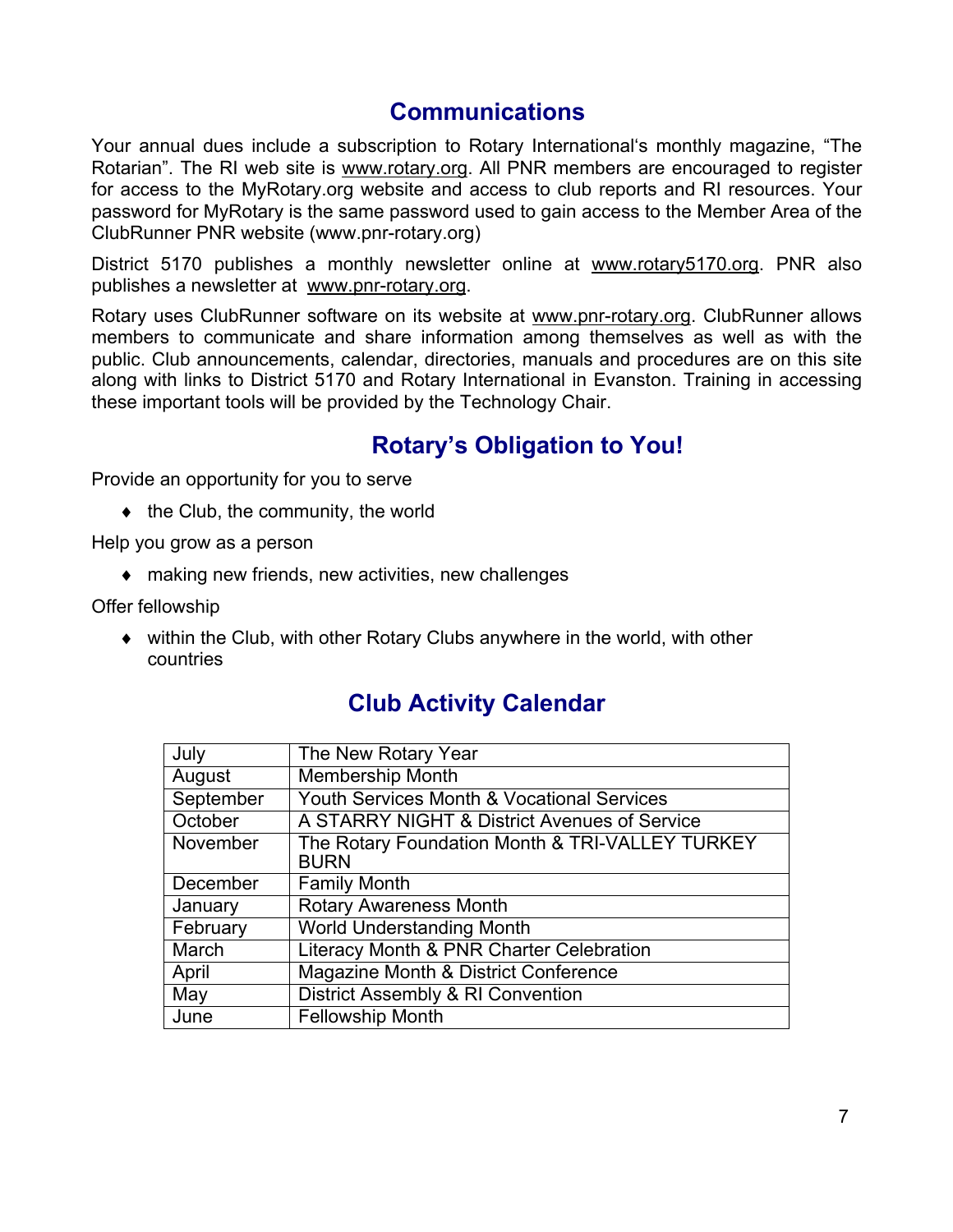## **Your Obligations to Rotary**

#### **Participation**

As a service organization, Rotarians are asked to give time and talent to Community Service, Club and District Activities, and Club Social Functions. Rotary also asks that we promote public awareness of Rotary through wearing a Rotary pin or other item marked with the Rotary insignia. When you can, let people know that Rotary and Rotarians are available for Community Service. Your family and friends can also assist and promote Rotary though joining us as a "Family Member", guest, helping with some Rotary activities, or participating in one of the many Rotary auxiliary groups.

#### **Attendance and Makeups (Family Members Exempted)**

Attendance at weekly meetings is extremely important. Frequent attendance is urged and honored in Rotary. However, if you are unable to attend a PNR meeting, you can "make up" in any of several ways.

- An "Attendance Make Up Credit" can be issued for any board approved Rotary meeting or event per the Club Policies.
- Attend another Rotary Club, locally or anywhere in the world. Google "My Rotary Club Finder. Other local Club schedules are:

Tuesday, Dublin

o 12:00 pm, Dublin Library Community Room, 200 Civic Plaza, Dublin, CA Tuesday, Livermore

o 7:00 am, Rotary Club of Livermore Valley, Beeb's, 915 Club House Drive Wednesday, Livermore

o 12:00 pm, Livermore Club, Doubletree Hilton, 720 Las Flores Road Thursday, Pleasanton

- o 12:15 pm, Pleasanton Club, Haps Original, 122 West Neal Street
- o 6:00 pm, Tri-Valley Club, Castlewood, 707 Country Club Circle
- ◆ Attend an online e-club meeting. Visit http://www.rotaryeclubone.org/
- ◆ Attend a Club Board of Directors Meeting: 4:30pm 2<sup>nd</sup> Tuesday of month, Pleasanton Chamber of Commerce, 777 Peters Avenue, Pleasanton.
- ◆ Attend a Foundation Board of Directors Meeting: 5:00pm 3rd Tuesday of ODD month; Sallmann, Yang & Alameda office; 7077 Koll Center Parkway, Pleasanton.
- ◆ Attend a meeting at Foothill High School Interact Club located at 4375 Foothill Road, Pleasanton, CA 94588. Contact Youth Services Chair, Ryan Spuller.
- ◆ Attend and participate in a club committee meeting, service project, club-sponsored community event or other approved Club activity.

To qualify as a makeup, the member must attend the makeup meeting and turn in a makeup slip within 14 days before or after the missed Club meeting. A meal credit of \$20 will be given if you paid a meal expense for the makeup meeting. Promptly notify the Club Treasurer of your makeup so your attendance record is updated.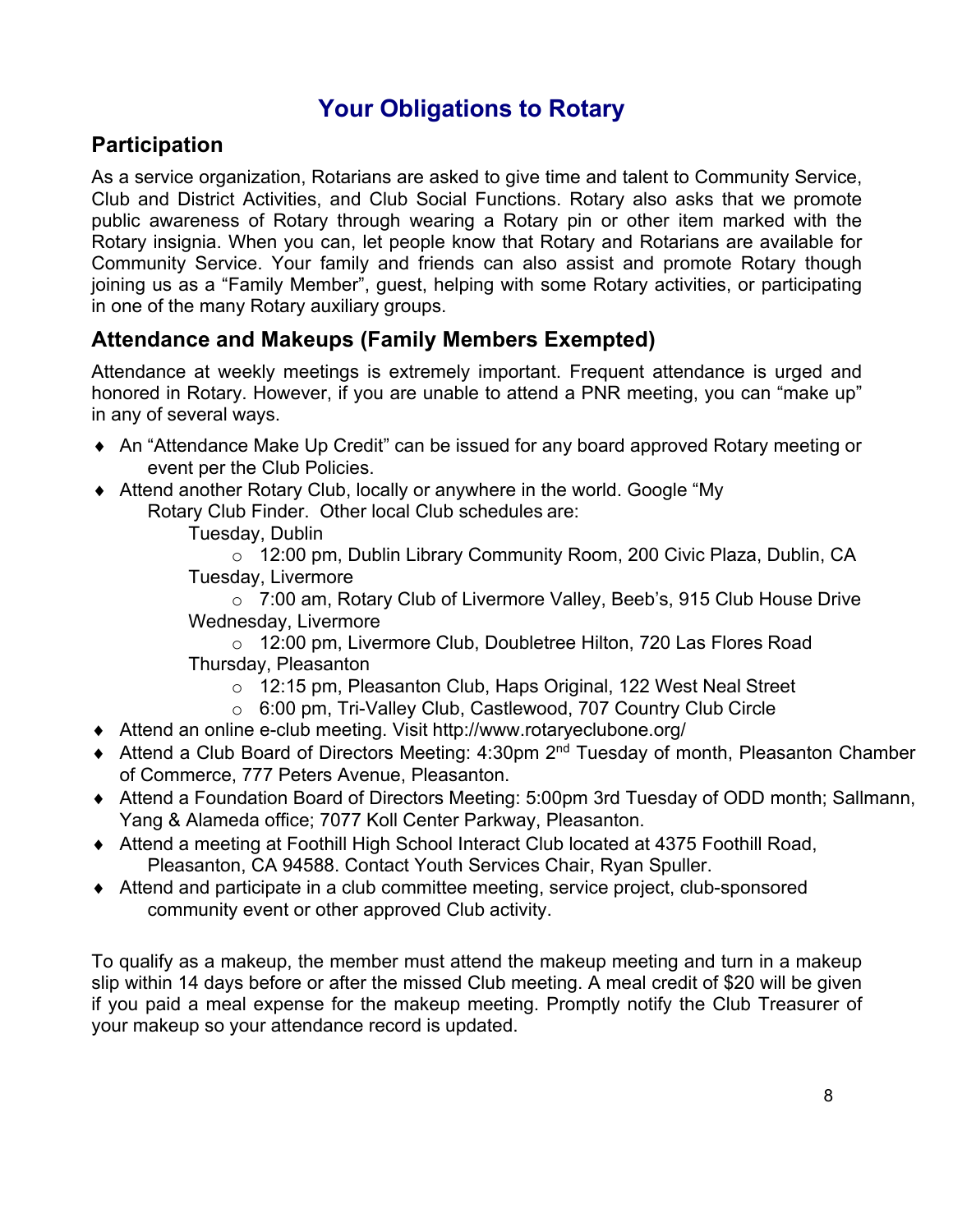#### **A few Past And Ongoing Community Service Projects By Pleasanton North Rotary Pleasanton:**

- A Starry Night (ASN) Gala Fundraiser
- Annual Tri-Valley Turkey Burn, Thanksgiving Morning 5K/10K Walk-Run
- Pleasanton Holiday Parade Float and Coffee Booth
- Food Sponsorship & Volunteer Kitchen Help for Open Heart Kitchen
- Annual Pancake Breakfast and Troop Packout
- Arroyo Mocho Cleanup
- Kids Against Hunger Bay Area
- Foothill High School Interact Program
- Scholarships for Rotary Youth Leadership Award (RYLA) Camp; Foothill High Memorial Scholarships
- Helping Assistance League of Amador Valley in annual Clothing Children event and projects for Sunflower Hill and Shepherds Gate.

#### **Bay Area:**

- Providing and cooking meals for Veterans at the biennial East Bay Stand Down
- Service projects for Valley Humane Society.
- Serving meals at Berkeley Homeless Shelter.

#### **International:**

- Construction of composting latrines in the El Llanito, El Tunel, La Prusia, Leona, Coyalar, Playas Verdes and Justo Romero communities of Nicaragua. Planned for the fourth quarter of 2019 in partnership with Masaya Rotary Club
- Contributions to Rotary International "End Polio Now!" Campaign
- Equipping the General Hospital of Jalalabad, Afghanistan, with modern neonatal and adult patient monitoring equipment
- Donating an ambulance to the City of Villahermosa, Mexico
- Financial support and capital improvements for El Oasis Orphanage and its 85 children in Baja, California, Mexico
- Purchasing and distributing over 6400 wheelchairs to 14 Central and South American countries since 2005 with recent distributions in Mexico and scheduled soon for Costa Rica
- Financing construction of water purification systems in Sri Lanka and Thailand 9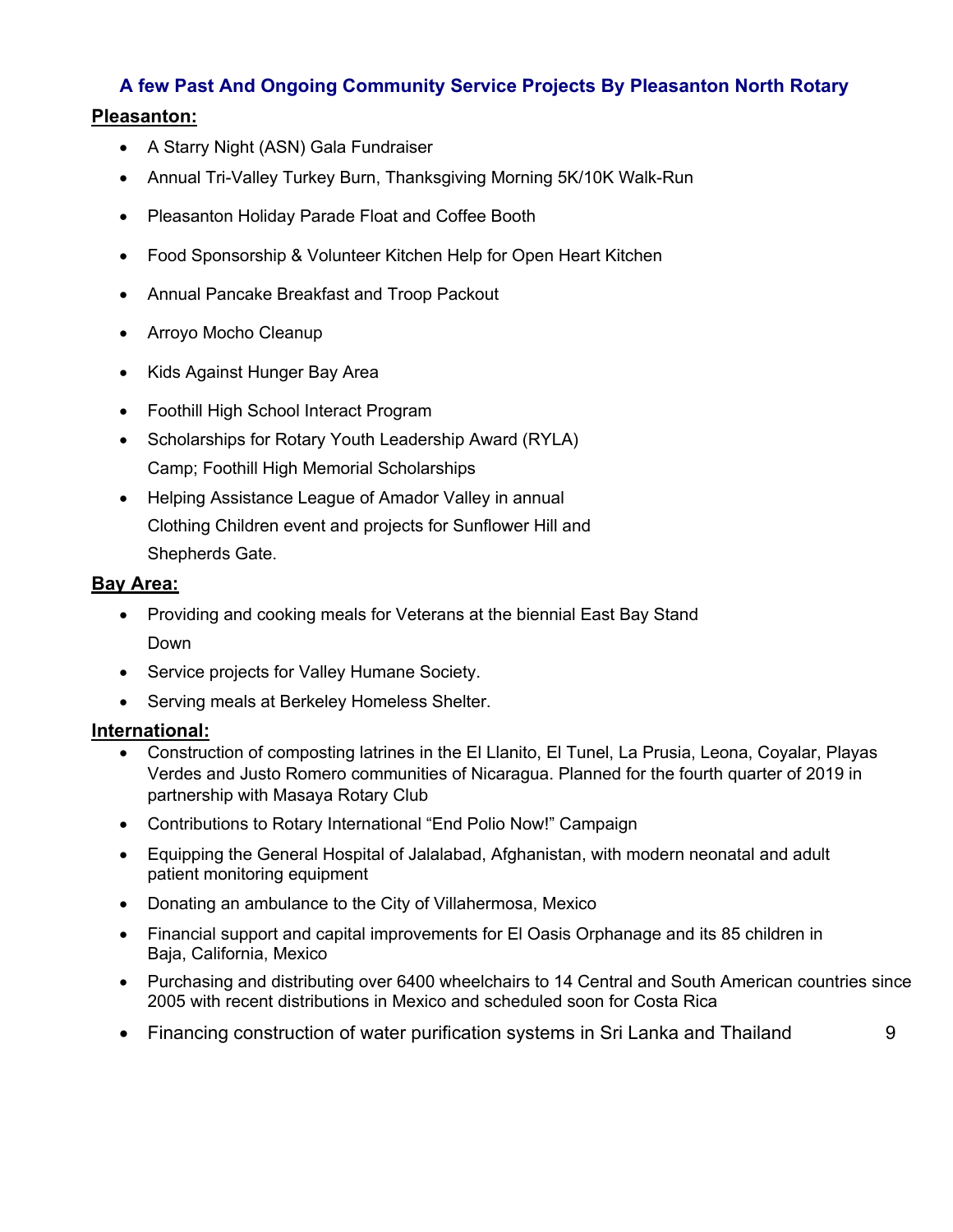## **New Member Keys to Early Success**

## **How do I start?**

Get the most out of your membership by participating in Club projects and activities. Here are some ideas:

- Attend as many PNR Friday meetings as possible.
- Serve on a Club Committee where you can use your skills.
- Identify a need in your community and suggest a hands-on project to address it.
- Work with a Youth Service Program sponsored by your Club, such as Rotaract or Interact.
- Host a Youth Exchange student.
- Help organize your district's Rotary Youth Leadership Awards programs.
- Recommend a colleague or friend for membership in your Club.

## **How can I meet other Rotarians?**

Rotary's global network provides a great opportunity to expand your contacts and friendships to other countries while creating a foundation of support with communities around the world. Explore Rotary's global opportunities:

- Attend Rotary's annual convention.
- Connect with Rotarians around the world who share your hobbies and personal interests or your service interests.
- Join a Discussion Group to exchange ideas on topics you're interested in.
- Get involved with your Club's International Service Projects.
- Participate in a vocational training team.
- Join the Cadre of Technical Advisers.

## **Resources & Reference**

- Rotary Basics
- Connect for Good
- The Rotary Foundation Reference Guide
- The Rotarian or your regional Rotary magazine
- Rotary Video Magazine collections

## **Tools**

- Take a course in the Learning Center
- Enroll in a webinar
- Watch features on Rotary projects and check our discussion groups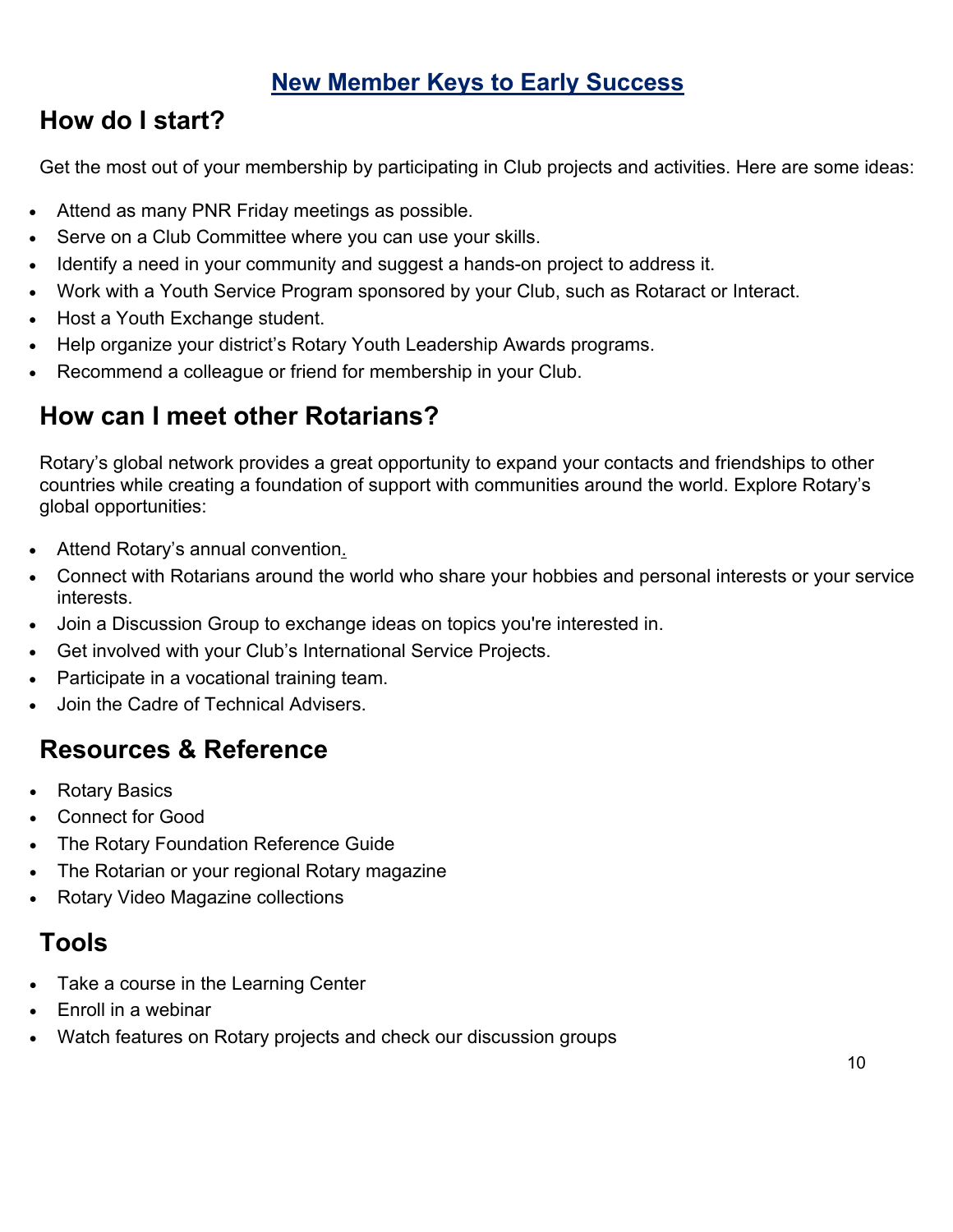## **Club Financial Information**

#### **ROTARY CLUB OF PLEASANTON NORTH**

Income is derived from annual dues of \$1,200.00 collected quarterly and annual "fines" of \$100.00. These funds pay for Club Expenses which are explained in detail below. Occasionally additional funds are requested to cover a special event. The Rotary Club of Pleasanton North is a Rotary International chartered organization. Club dues and expenses may qualify as a deductible business expense. Consult a qualified tax professional.

#### **ROTARY CLUB OF PLEASANTON NORTH FOUNDATION**

The Rotary Club of Pleasanton North Foundation is a separate organization from the Club. Income is derived from the Club's fundraising activities. -While some of the income pays for nominal expenses, a good portion of the income raised is distributed by the PNR Foundation Board in the form of grants and scholarships given to qualifying charitable service organizations within the community and deserving students. The balance of funds raised goes toward achieving the PNR Foundation's goal of obtaining a \$1,000,000 balance in the Foundation's Endowment Account to achieve future funding of grants and scholarships from interest income earned by the account. The Rotary Club of Pleasanton - North Foundation is a qualified 501(c)(3) non-profit organization. Fundraising expenses and contributions are deductible above the value received. Consult a qualified tax professional.

#### **THE ROTARY FOUNDATION**

The Rotary Foundation (TRF) is a qualified 501(c)(3) non-profit organization of Rotary International (RI), and is separate from the Club and the PNR Foundation. Funds are used for national and international service projects as well as for operating and staff expenses, and Rotarian Paul Harris Fellow (PHF) awards. The Club has an annual pledge drive to raise funds. Fundraising expenses and contributions are typically fully deductible. Consult a qualified tax professional.

#### **YOUR FINANCIAL OBLIGATIONS**

#### **Initiation Fee: \$150.00**

An initiation fee of \$150.00 is required of a new member. \$100.00 will be submitted to The Rotary Foundation as an initial donation towards becoming a Paul Harris Fellow. The remaining \$50.00 goes to the Pleasanton North Rotary (PNR) Foundation. New members transferring from another Rotary Club are exempt from paying the \$100 to the Rotary Foundation. The foregoing fees are tax deductible.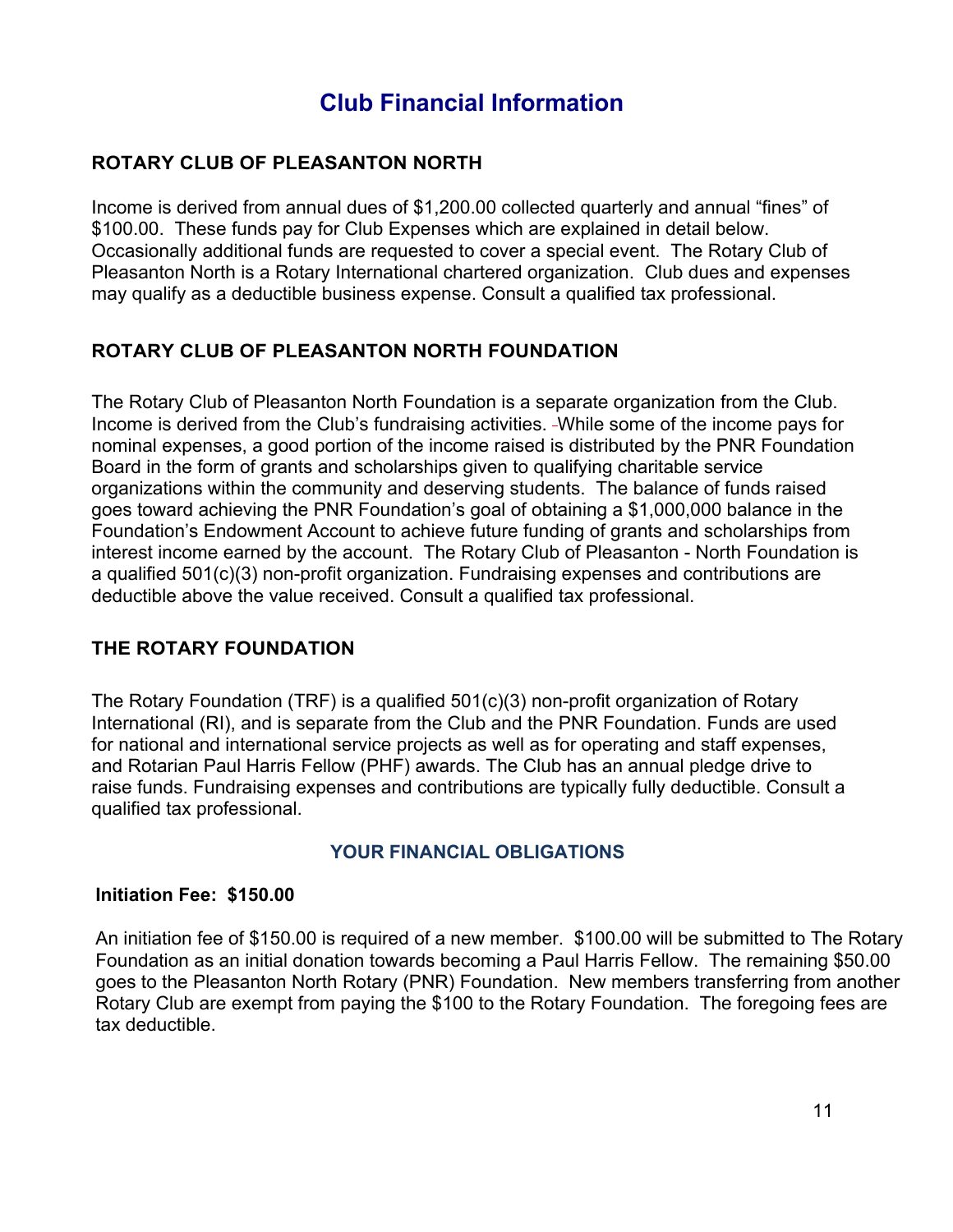#### **Quarterly Dues: \$300.00 per quarter / \$1,200.00 per year + \$100.00 Annual "Fines"**

Membership in Pleasanton North Rotary currently costs *\$300.00* per quarter or *\$1,200.00* per year plus \$100.00 in annual "fines". An invoice will be sent to each member at the beginning of the quarter or pro-rated for new members joining mid-quarter. The majority of the amount covers weekly meeting meals even if you are unable to attend. If you miss a meeting and attend another Rotary Club meeting or pay for a meal at another Rotary recognized event, a make-up credit of \$20.00 will be issued to your account if the make-up meeting falls within a two-week window of a missed PNR meeting. Your invoice can be paid by credit card.

The following is a listing of what your quarterly dues covers:

- Meal expense at weekly meetings. Haps Original restaurant currently charges PNR \$20.00 for each person in attendance with a 35-person minimum. This amount includes the meal, gratuity, meeting room setup and tax.
- Meal expense for invited guests such as guest luncheon speaker; Student-Of-The-Month and parents / principal; prospective new members (three meeting allowance); sponsored foreign exchange students, etc.
- District 5170 dues and Rotary International Dues. Currently \$150.00 per member per year.
- Club Administrative Expenses including Internet ClubRunner subscription; storage rental; Pleasanton Chamber of Commerce membership; Post Office Box rental; Non-Profit Income Tax Preparation by CPA firm; club badges and supplies; credit card fees; International Convention registration for incoming PNR President. These expenses total approximately \$6,700.00 annually.
- Club social expenses approved by PNR President and Treasurer.

#### **Additional Expenses: Voluntary**

Voluntary contributions are solicited annually for the Rotary Foundation which goes toward ones Paul Harris Fellow account. These contributions fund national and international Rotary projects. In addition, all members are asked to support and attend fund raising events throughout the year which supports the PNR Foundation as explained above. While these contributions are voluntary, they can total up to \$1,000.00 or more a year.

#### **"Family Membership" Dues:**

The category of a "Family Membership" was added in 2019 to include a spouse, domestic partner or adult child between 18 to 30 of a regular member. A "Family" Membership in Pleasanton North Rotary currently costs \$150.00 per year for each "family member" joining PNR. An invoice will be generated to the "family member" upon the acceptance of him or her into the Club and will be prorated monthly for the PNR Rotary year of July  $1 -$  June  $30<sup>th</sup>$ . The amount covers the annual dues paid to Rotary International and District 5170. In addition, a "Family member" will pay for the meal cost of each meeting they attend which is currently \$20.00. The amount can be paid by cash or credit card.

Contributions to the Rotary International Foundation (which starts ones account toward becoming a Paul Harris Fellow) and Rotary Foundation are voluntary.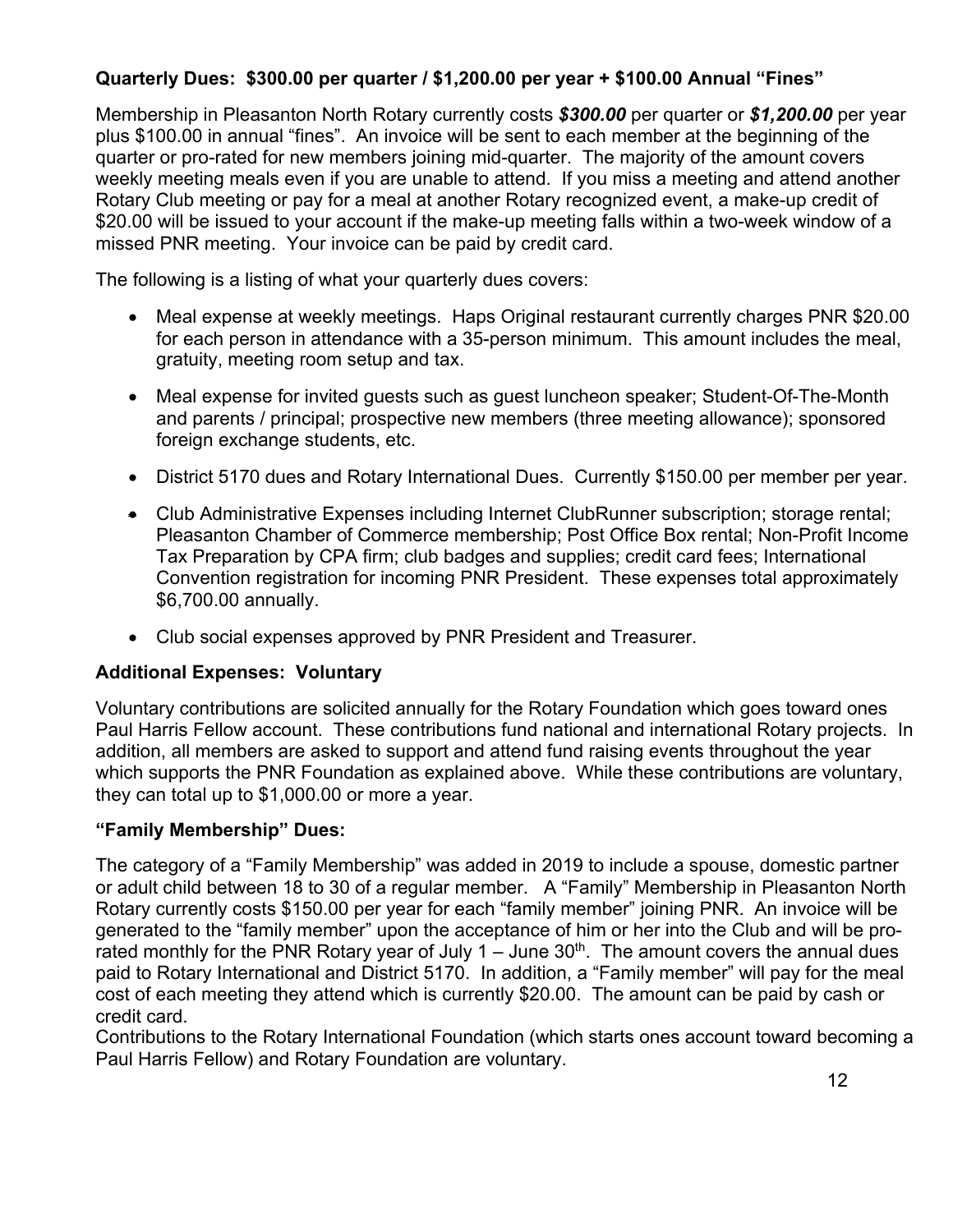#### **Welcome to PNR from the Technology Chair**

*Congratulations* on joining the "World's Greatest Rotary Club", Pleasanton North Rotary (PNR). We want to do our best to get you connected with the PNR membership and informed of all PNR activities, in addition to District and Rotary International activities. Getting you online and on our website quickly is the best way to accomplish this. If you have any problems or questions with the website, please contact the Technology Chair.

#### **PNR Website and ClubRunner**

When you are formally inducted into PNR, the Secretary will go on the ClubRunner website and add your name and basic information (address, contact info, etc.). This information will alert Rotary International of your membership and will automatically send you an email that welcomes you and gives you a Login name and temporary password. Log into www.pnrrotary.org. which will take you to our public website. Click on "Member Login" and enter your Login Name and Password. When a new website page appears, click on "Member Area". This will link you to ClubRunner administration page where you can update more of your personal information and "profile". When doing so, it would be a good time to upload a recent photo of you to be included in the Club "Photo" membership roster. When in Club Runner you can explore many areas of good information such as Club Membership Roster; an email section and many more links to good information.

#### **Rotary International Website**

To obtain access to Rotary International website and your specific membership data, go to my.rotary.org and follow directions for creating an account.

Once registered, you'll have quick and easy access to a wealth of information including:

- Contribute to The Rotary Foundation (TRF)
- View your contribution history
- Manage your Rotary e-mail subscriptions
- Register for Rotary International meetings (ex.: Annual Convention)
- View secure sites with RI
- Club and District officers have access to additional records and reports

As with any business, Rotary has to manage its affairs in the modern world of technology. To this end, the Board has adopted a Privacy and e-Security Policy. Please read this carefully and contact the Technology Chair if you have any questions.

#### **PRIVACY AND e-SECURITY POLICY**

- 1. Pleasanton North Rotary Member information consists of:
	- a. Personal data, which may be shared only with the members of the Club and
	- b. Business data, which may be shared with the public.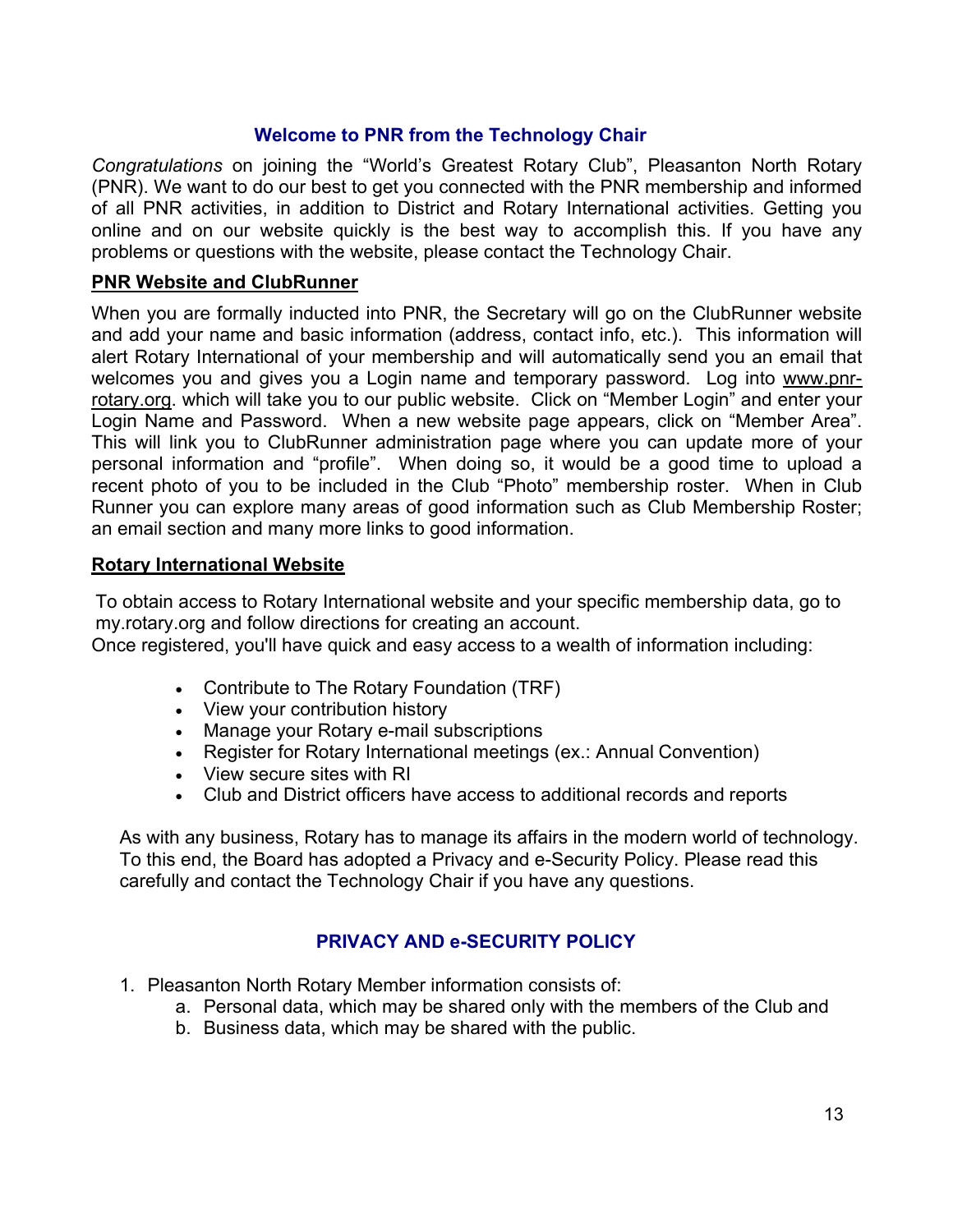- 2. You as a member are permitted to make your own personal list of Club members for your own use in Rotary. Although business contact information may be passed on to someone outside the Club, you cannot share this information outside the club without securing a formal approval from the Board.
- 3. The compilation of either member or non-members data, whether personal or business information, of any nature, is confidential. Members who come in contact with "lists" of names, whether constructed by themselves or obtained from the Club, or any information from our "A Starry Night" database or from other sources, promise:
	- a. To use the information solely for "the good of Rotary" as their function demands;
	- b. That such information will never be used in your own business or passed on to any person for whatever reason;
	- c. That you will not gather or use any such information without the expressed knowledge and consent of either:
		- i. A Committee Chair, when applicable, who shall act with the expressed knowledge and consent of
		- ii. An Event Chair, when applicable, who shall act with the expressed knowledge and consent of
		- iii. The Board.
- 4. You will not use the PNR logo or name on any letter or form without the express knowledge and consent of either:
	- a. A Committee Chair, when applicable, who shall act with the expressed knowledge and consent of
	- b. An Event Chair, when applicable, who shall act with the expressed knowledge and consent of the Board.

#### **The following are strong recommendations to avoid viruses and malicious codes and maintain good etiquette:**

- 5. Emails sent to members will **always** have a subject. Members should delete any email received without a subject.
- 6. Emails containing an attachment will explain the attachment in the body of the message. This text may be shortened only when the recipient already knows of and is expecting the attachment. A member receiving a message with an unexpected attachment should scrutinize the body text, and even then may ask the sender for confirmation of the message before opening the attachment, or delete it if there is any doubt about its authenticity, and then ask to have it sent again.
- 7. Members should not send nor save or open attachments with the extensions of **exe, dll, eml, vbs, tmp**. Any message bearing attachments with these extensions should be deleted upon receipt.
- 8. When sending messages, avoid "forwarding" messages that create attachments or long text trails. Instead, copy the portion of the message you wish to forward and paste it in a new message, or delete the "FW:" in the subject and unneeded text.
- 9. Do not forward email petitions. (Note that most petitions have no date to them. Some go around the Internet forever!) Petitions may be done from websites; they should never come from email messages.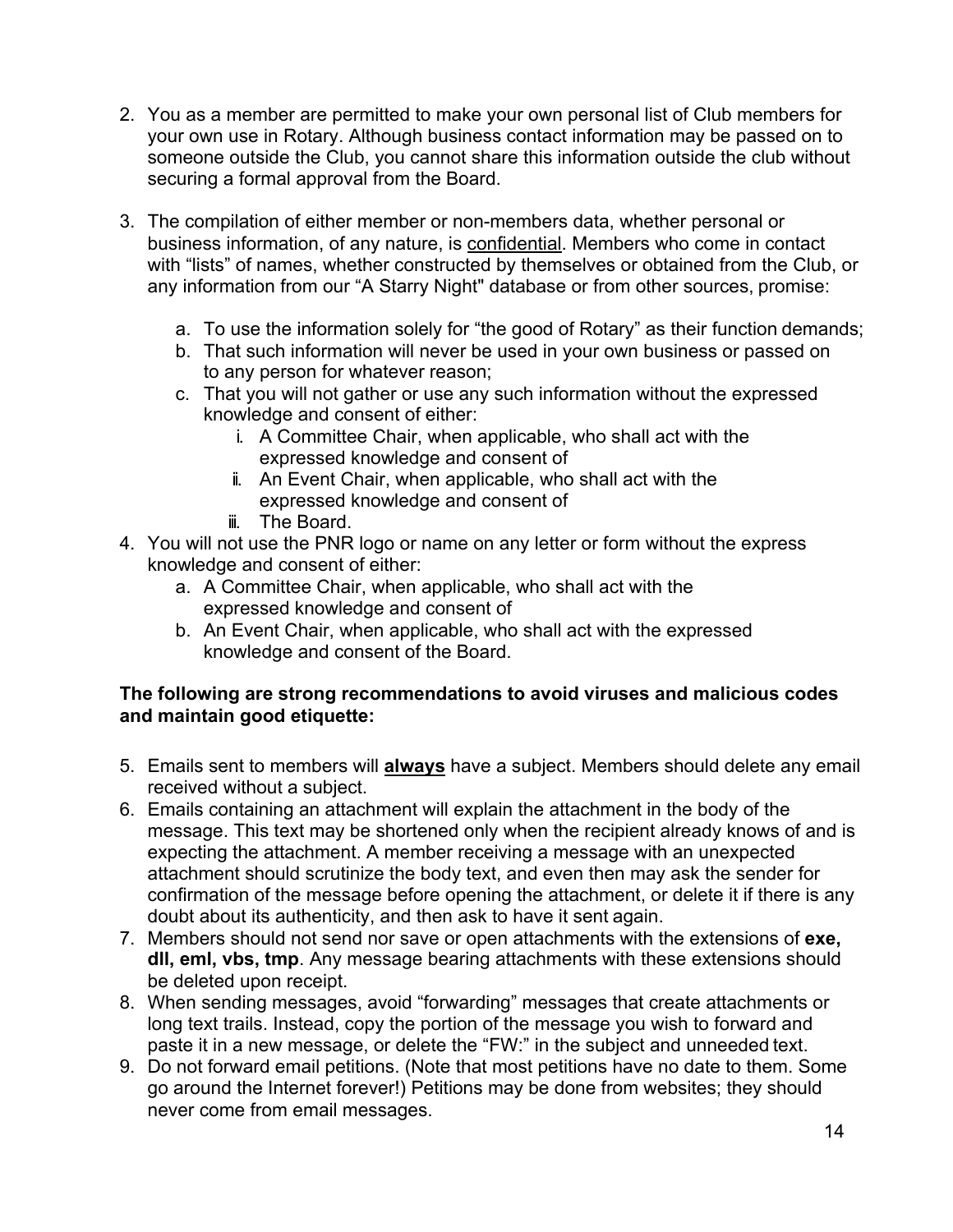- 10.Scrutinize and research messages about your accounts, or money held for you, children in trouble and other items. Be aware of calls or emails from a tech support company or requests for gift cards as payment. Visit http://www.fbi.gov/scams-safety/fraud for more information.
- 11.Members are strongly encouraged to have anti-virus software on their computers and other Internet connected devices, **and** to ensure that virus definition lists are updated at least **weekly**. You should not assume that these automatic updates are always carried out as planned, manually verify regularly. Members are also encouraged to update their software a day or two after a new virus "makes the news", since its solution should be posted by then.
- 12.Members are strongly encouraged to install all security updates to their Operating System (Windows, MAC, Chrome and Linux)
- 13.Members are strongly encouraged to install software patches, especially ones pertaining to security vulnerability, including the Office suite of programs, Word, Excel, etc., email software, Adobe programs and other commonly used programs.
- 14.Members are strongly encouraged to use complex passwords (at least 8 characters, upper and lower case letters, plus numbers and symbols) and, if electronically stored, use a password protected program such as PasswordSafe or KeePass. (Note: saving passwords in your browser is highly risky as these files are usually not encrypted.)

#### **Youth Protection Awareness Training**

PNR requires all members to complete the District 5170 Youth Protection Awareness Training, which is noted in item 1, below. If there is a strong likelihood that you will interact one-on-one with youth in the course of your Rotarian activities and duties, then the District requires you complete the three steps for the full Youth Protection Certification process. Visit https://rotarydistrict5170.org/sitepage/youth-protection-1 for more information.

Here are the three steps, as noted in the Rotary Youth Protection Checklist (https://clubrunner.blob.core.windows.net/00000050083/en-ca/files/homepage/youth-protectionchecklist/Youth-Protection-Checklist.pdf):

- 1. Complete the online District Youth Protection Awareness training course. It is available by visiting http://yex.rotary5170.org/ave\_youth/YPATraining.asp and following the instructions. The course is the same for everyone, but each test is unique. After passing the test, you are notified immediately. You should save a copy of your passing result. However, if you fail, you can take it over until you pass. The District is informed of who has passed the course, which is then noted in the District Youth Protection Certification database.
- 2. Fill out the Youth Service Volunteer Affidavit form. Go to https://rotarydistrict5170.org/sitepage/youth-protection-1 and under Links, access the Online Youth Service Volunteer Affidavit information (http://yex.rotary5170.org/ave\_youth/YSVA.asp). The YSVA form is required of all Rotarians and volunteers who have one-on-one contact with Youth. This is now done as part of an automated process. The online YSVA process includes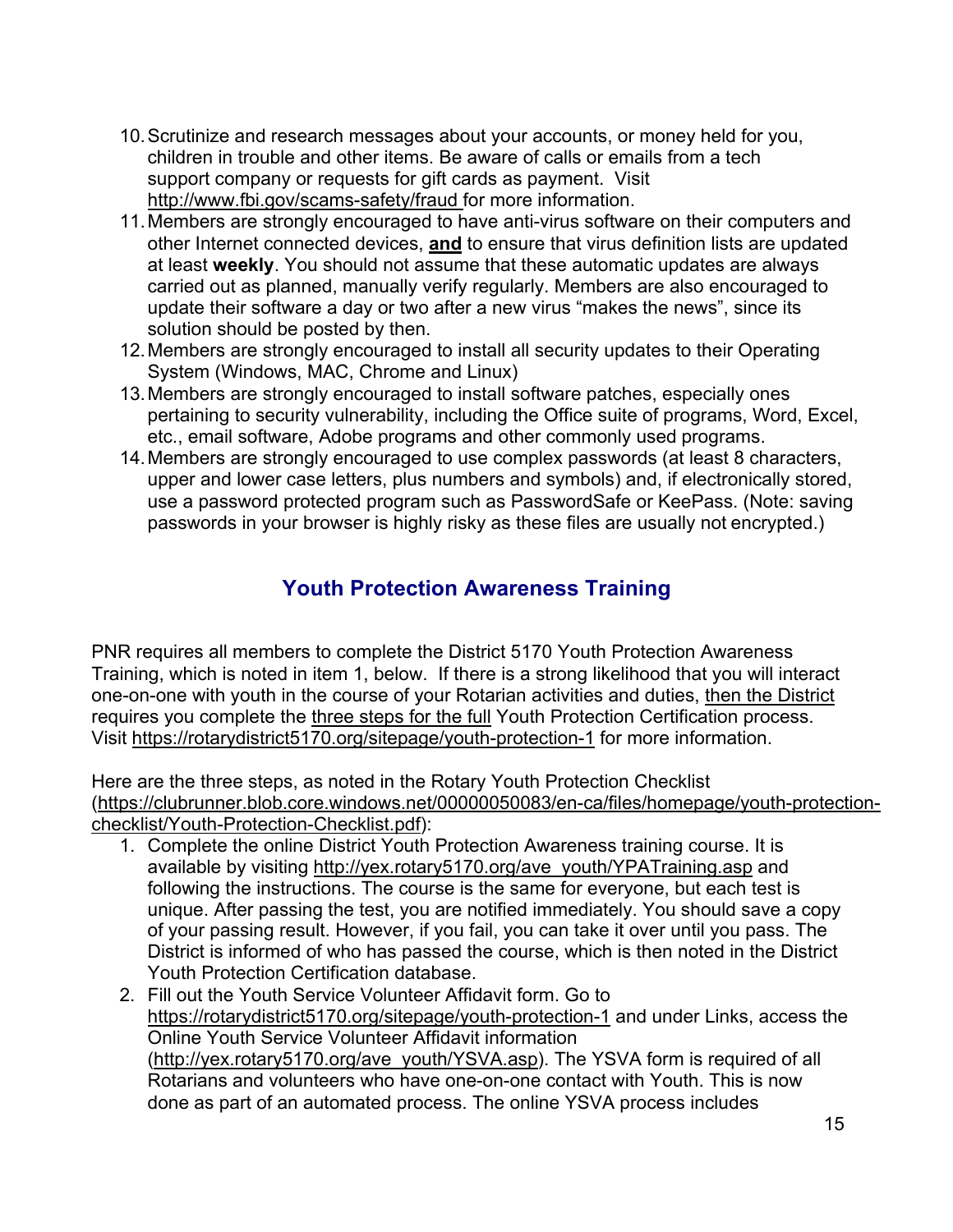responding to personal interview questions, as well as listing three references with their email addresses (only one of whom can be a Rotarian). The three references will be automatically contacted by email with a link to a set of reference check questions that they will be asked to complete. When requesting the YSVA form, as noted earlier, if you do not see your name listed for PNR, please contact the Club's Youth Protection Officer.

3. Access and read the LifeScan instructions (https://clubrunner.blob.core.windows.net/00000050083/en-ca/files/sitepage/youthprotection-1/livescan-instructions/Livescan-instructions.pdf); then download and complete a LiveScan application form (https://clubrunner.blob.core.windows.net/00000050083/en-ca/files/sitepage/youthprotection-1/livescan-request-form/LiveScan-D5170.pdf) and take 3 copies to a State Registered Live Scan business (https://oag.ca.gov/fingerprints/locations). There is a nominal fee of \$50 to \$70.

*For Your Information*: Each Rotary Club is required by the District to have three members (at least one of whom is a male and one of whom is a female) fully certified in Youth Protection. This is accomplished by fulfilling the District Abuse Requirements (above).

#### **Duties of Club Officers and Committees**

Being a Rotary Club Officer or Committee Chair is more than conducting Club operations and raising community funds. Rotary Club Officers and Chairs contact community leaders to let them know we are here to serve, find ways the Club can assist the community, and encourage and assist Club members in assisting the community, the nation, and the world. To assist Clubs in these goals, Rotary International has many documents and training materials to inform Rotarians of how to perform these duties and assure Rotary is properly represented at Club events and other functions. There are two primary documents, the Rotary Code of Policies and the Manual of Procedure. Current versions of these and other documents are at https://www.rotary.org/myrotary/en/learning- reference/policies-procedures/governancedocuments.

#### **\*=** *Voting Board Member*

| President *       | Conduct Club and Board meetings, represent the Club at District and<br>Area meetings.                                                                                           |  |
|-------------------|---------------------------------------------------------------------------------------------------------------------------------------------------------------------------------|--|
| President Elect * | Act as President (Pro Tem) in the President's absence and assist<br>President as needed.                                                                                        |  |
| Past President *  | Advise the President.                                                                                                                                                           |  |
| Vice President *  | Support and assist the President.                                                                                                                                               |  |
| Treasurer *       | Prepare invoices and collect dues from Club members; pay invoices<br>when received; receive and process Club mail; take attendance at<br>meetings and report to District.<br>16 |  |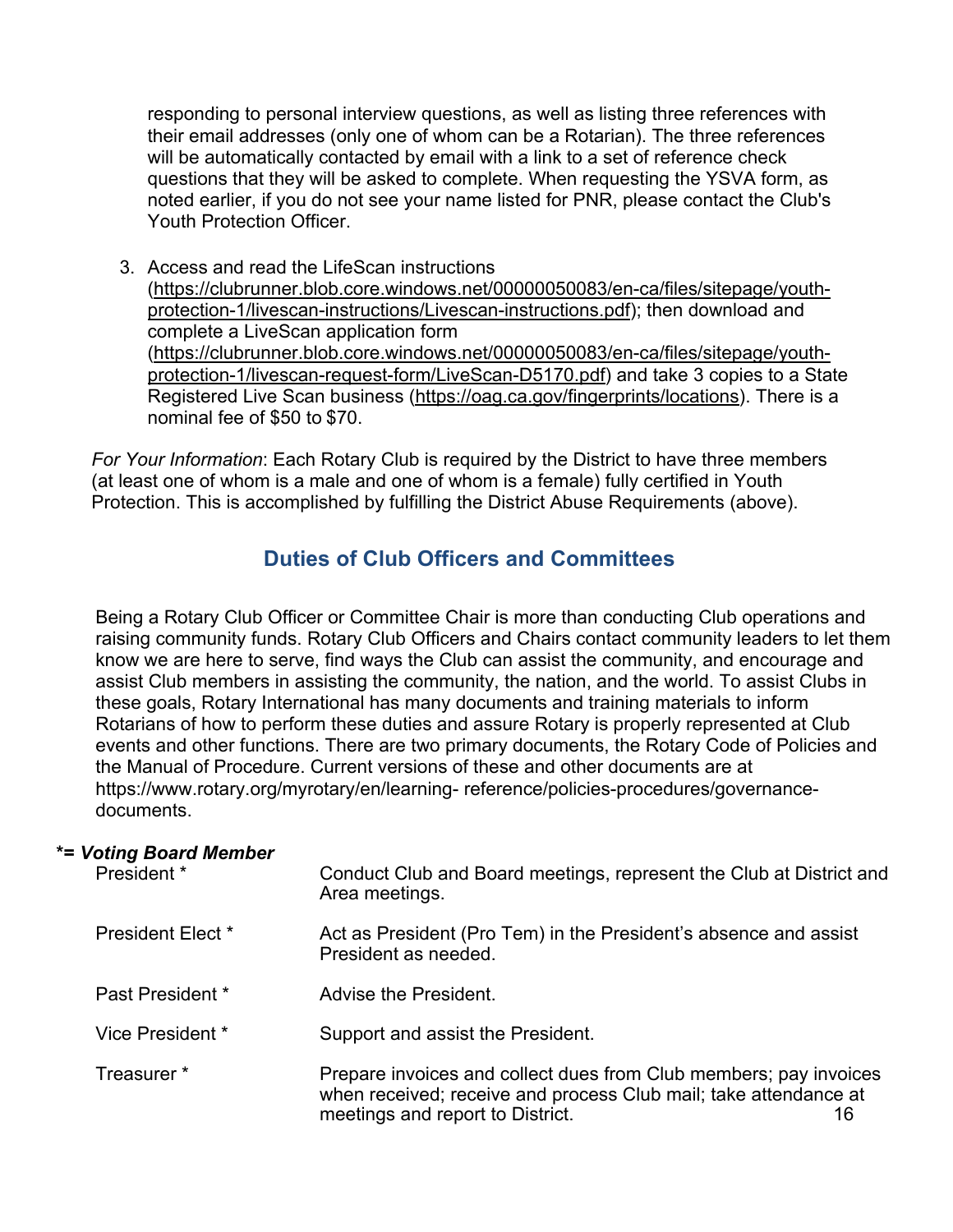#### **Duties of Club Officers and Committees Continued**

| Secretary *                                           | Maintain Club member database; take Board meeting minutes; update<br>Club documents; create new member certificates; order Club supplies;<br>seek approval from Board and general membership of proposed new<br>members.                                                                                |
|-------------------------------------------------------|---------------------------------------------------------------------------------------------------------------------------------------------------------------------------------------------------------------------------------------------------------------------------------------------------------|
| Sergeant-at-Arms *                                    | Set up and take down Club equipment at meetings; assist President in<br>maintaining appropriate conduct at meetings.                                                                                                                                                                                    |
| Club Service Chair *                                  | Propose and direct Club activities that foster fellowship within the Club.                                                                                                                                                                                                                              |
|                                                       | Community Service Chair * Propose and direct Club activities that assist the community.                                                                                                                                                                                                                 |
|                                                       | International Service Chair * Propose and direct Club activities that assist with International<br>projects; attend District and Area meetings on International projects.                                                                                                                               |
| Membership Chair *                                    | Encourage member retention and new member acquisition.                                                                                                                                                                                                                                                  |
| <b>Vocational /Public</b><br><b>Relations Chair *</b> | Encourage and assists Rotarians to serve others through their chosen<br>vocation.                                                                                                                                                                                                                       |
| Youth Service Chair *                                 | Provide liaison services to local Interact and Rotaract clubs; oversee<br>local Youth Exchange.                                                                                                                                                                                                         |
| Program Chair                                         | Arrange weekly speakers for Club meetings.                                                                                                                                                                                                                                                              |
| <b>Rotary Foundation Chair</b>                        | Initiate and direct the annual pledge drive for The Rotary Foundation<br>"End Polio Now" campaigns; coordinate a District Governor visit for<br>awarding pledge pins and Paul Harris Fellow awards; collect and send<br>annual TFR and new member initiation donations to Rotary International<br>(RI). |
| We Be Caring Chair                                    | Contact absent members; advise Club of member and family<br>circumstances that Club might encourage or aid members and family.                                                                                                                                                                          |
| Website / Social Media /<br><b>Technology Chair</b>   | Update PNR website and assist members with use of and updating of<br>technology.                                                                                                                                                                                                                        |
| <b>Youth Protection Officer</b>                       | Encourage and assist Club members to complete Youth Protection<br>screening and training.                                                                                                                                                                                                               |
| Youth Exchange Chair                                  | Liaison to our Foreign Exchange Student Program; set up and support<br>Host families; support exchange students.                                                                                                                                                                                        |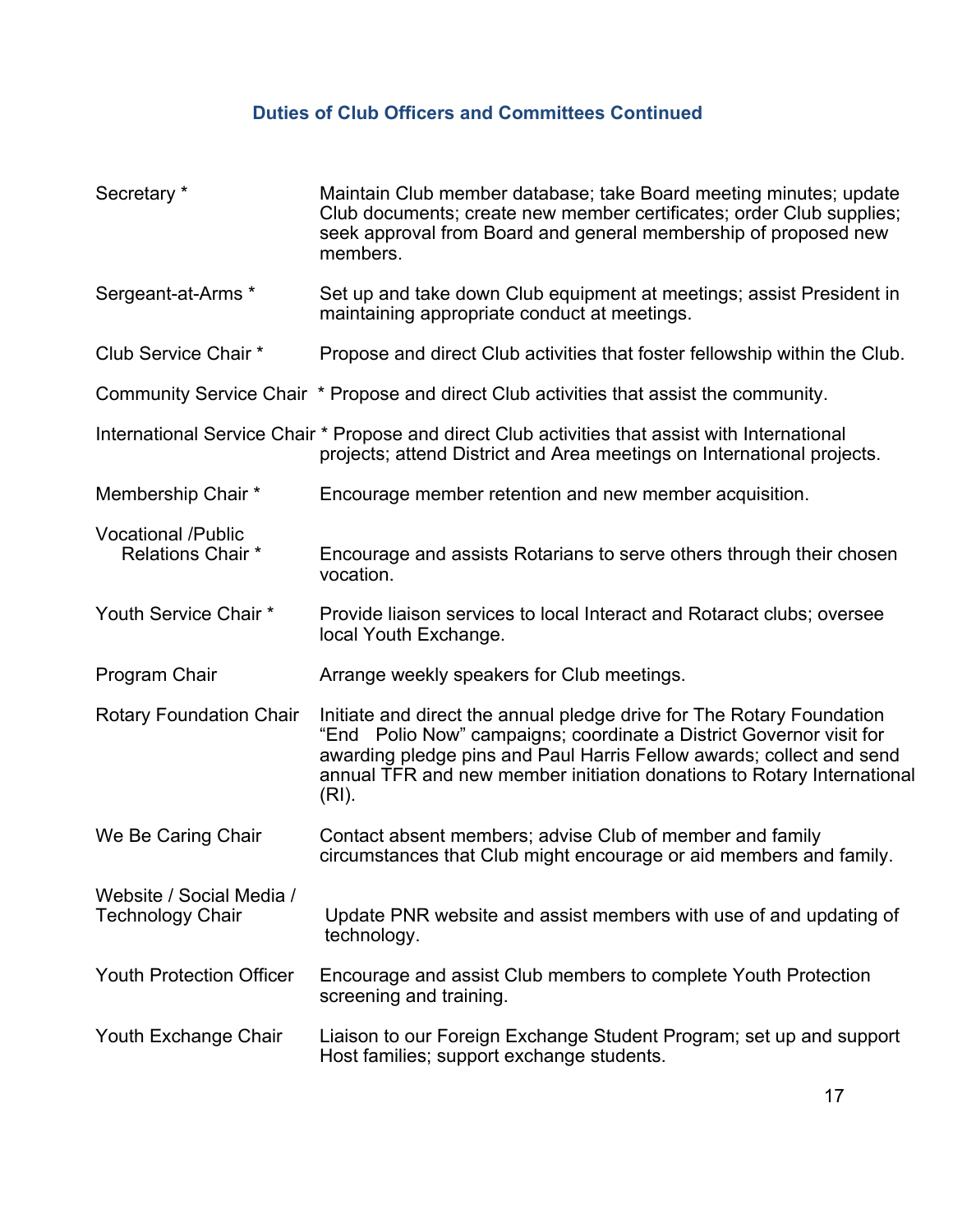#### **Duties of Club Officers and Committees Continued**

| <b>Tri-Valley Turkey Burn</b><br>(TVTB) Chair | Organizing and staffing our annual Thanksgiving morning 5K & 10K<br>walk-run.                                                                                                                                                                 |
|-----------------------------------------------|-----------------------------------------------------------------------------------------------------------------------------------------------------------------------------------------------------------------------------------------------|
| <b>Fund Raising Co-Chair</b>                  | Encouraging fundraising activities and ideas and identifying members<br>to lead in these endeavors.                                                                                                                                           |
|                                               | Fitness and Wellnes Chair Presents thoughts and ideas on healthy living and life styles for our<br>Members.                                                                                                                                   |
| <b>PNR Foundation</b><br>President            | Leads the seven member PNR Foundation Board at bi-monthly<br>meetings where discussions and decisions are made concerning good<br>fiscal management of our Club fund raising dollars and the issuance of<br>grants to worthy local charities. |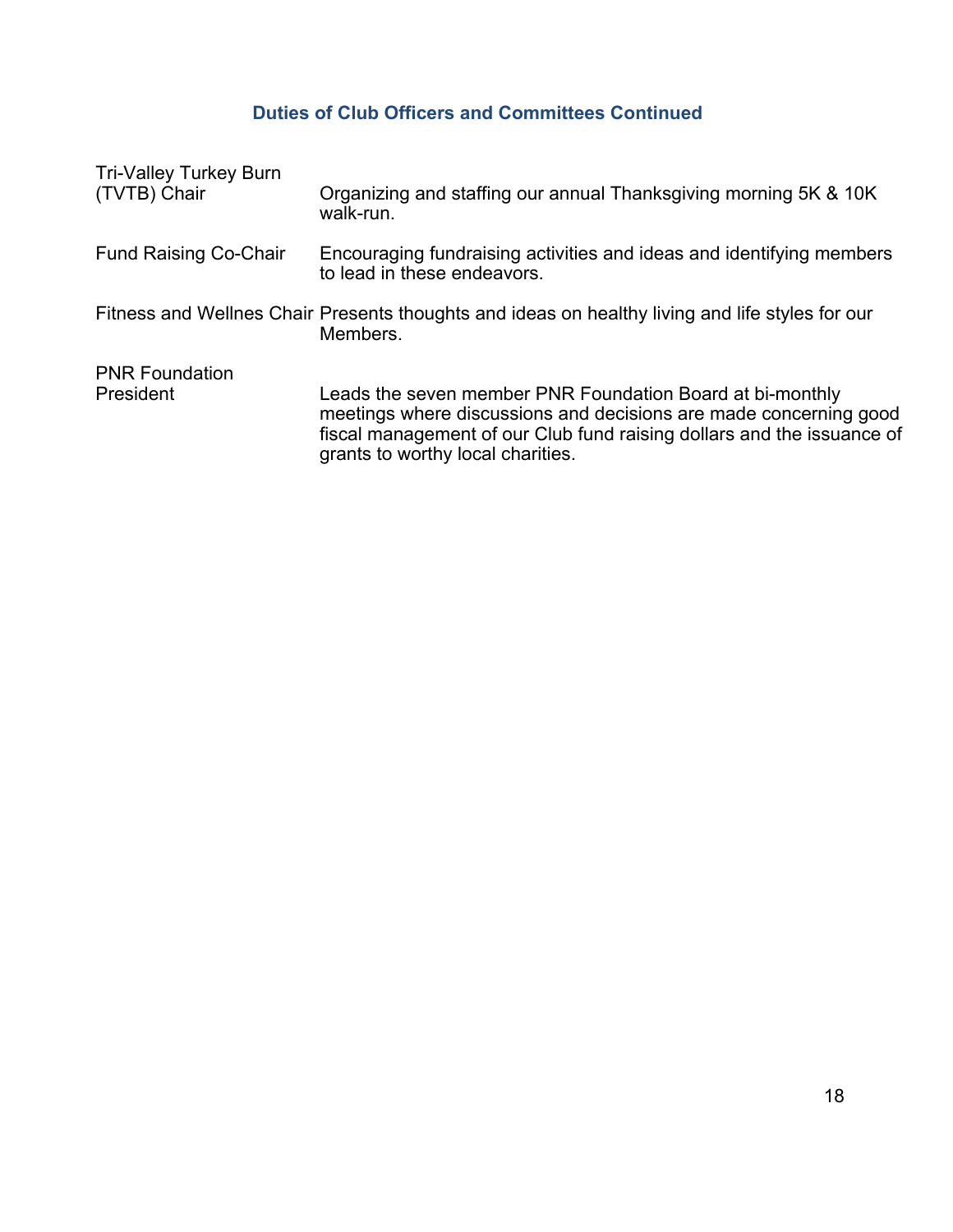#### **Present and Past Pleasanton North Rotary - Club Presidents**

| Year      | <b>President</b>        | "Nickname"            |    |
|-----------|-------------------------|-----------------------|----|
| 2020-2021 | <b>Dave Pitcher</b>     | "Orville Redenbacher" |    |
| 2019-2020 | Tami Hennegan           | "Swabbie"             |    |
| 2018-2019 | André O. Wright         | "Tinkerbell"          |    |
| 2017-2018 | <b>Gina Piper</b>       | "Princess"            |    |
| 2016-2017 | <b>David Eisenhauer</b> | "Slick"               |    |
| 2015-2016 | <b>Ed Golden</b>        | "Uncle Fester"        |    |
| 2014-2015 | <b>Thomas Hall</b>      | "Jethro"              |    |
| 2013-2014 | <b>Frank Hanna</b>      | "Bevo"                |    |
| 2012-2013 | <b>Tina Case</b>        | "Hello Kitty"         |    |
| 2011-2012 | <b>Ronda Henstorf</b>   | "Jane Doe"            |    |
| 2010-2011 | <b>Brian Damiani</b>    | "Gordon Gekko"        |    |
| 2009-2010 | <b>Dave Parker</b>      | "Mr. Rogers"          |    |
| 2008-2009 | <b>David Cherry</b>     | "Flat Tire"           |    |
| 2007-2008 | <b>Dominic Pipitone</b> | "Focker"              |    |
| 2006-2007 | <b>Esther Becker</b>    | "Olive Oyl"           |    |
| 2005-2006 | <b>Jerry Pentin</b>     | "Gomer"               |    |
| 2004-2005 | <b>Bill Wheeler</b>     | "Ralph Kramden"       |    |
| 2003-2004 | <b>Susan DuPree</b>     | "Dr. Seuss"           |    |
| 2002-2003 | <b>Keith Seibert</b>    | "Woody"               |    |
| 2001-2002 | <b>Herb Ritter</b>      | "Elmer Fudd"          |    |
| 2000-2001 | <b>Wayne Yeaw</b>       | "Yoda"                |    |
| 1999-2000 | <b>Jack Parker</b>      | "Colonel Sanders"     |    |
| 1998-1999 | <b>Vince McNamara</b>   | "Peaches"             |    |
| 1997-1998 | <b>Martin Sweeney</b>   | "Moonbeam"            |    |
| 1996-1997 | <b>Gene Finch</b>       | "Mr. Magoo"           |    |
| 1995-1996 | <b>Ken McDonald</b>     | "Cal"                 |    |
| 1994-1995 | <b>Ron Hyde</b>         | "Skippy"              |    |
| 1993-1994 | <b>Dave Walden</b>      | "Spudd"               |    |
| 1992-1993 | <b>Dick Howard</b>      | "Big Dick"            |    |
| 1991-1992 | <b>Ron Mize</b>         |                       |    |
| 1990-1991 | <b>Larry Smith</b>      | "Dogmeat"             |    |
| 1989-1990 | <b>Sergio Carvacho</b>  |                       |    |
| 1988-1989 | <b>Bruce Jobson</b>     |                       |    |
| 1987-1988 | <b>Chuck Pickens</b>    |                       | 19 |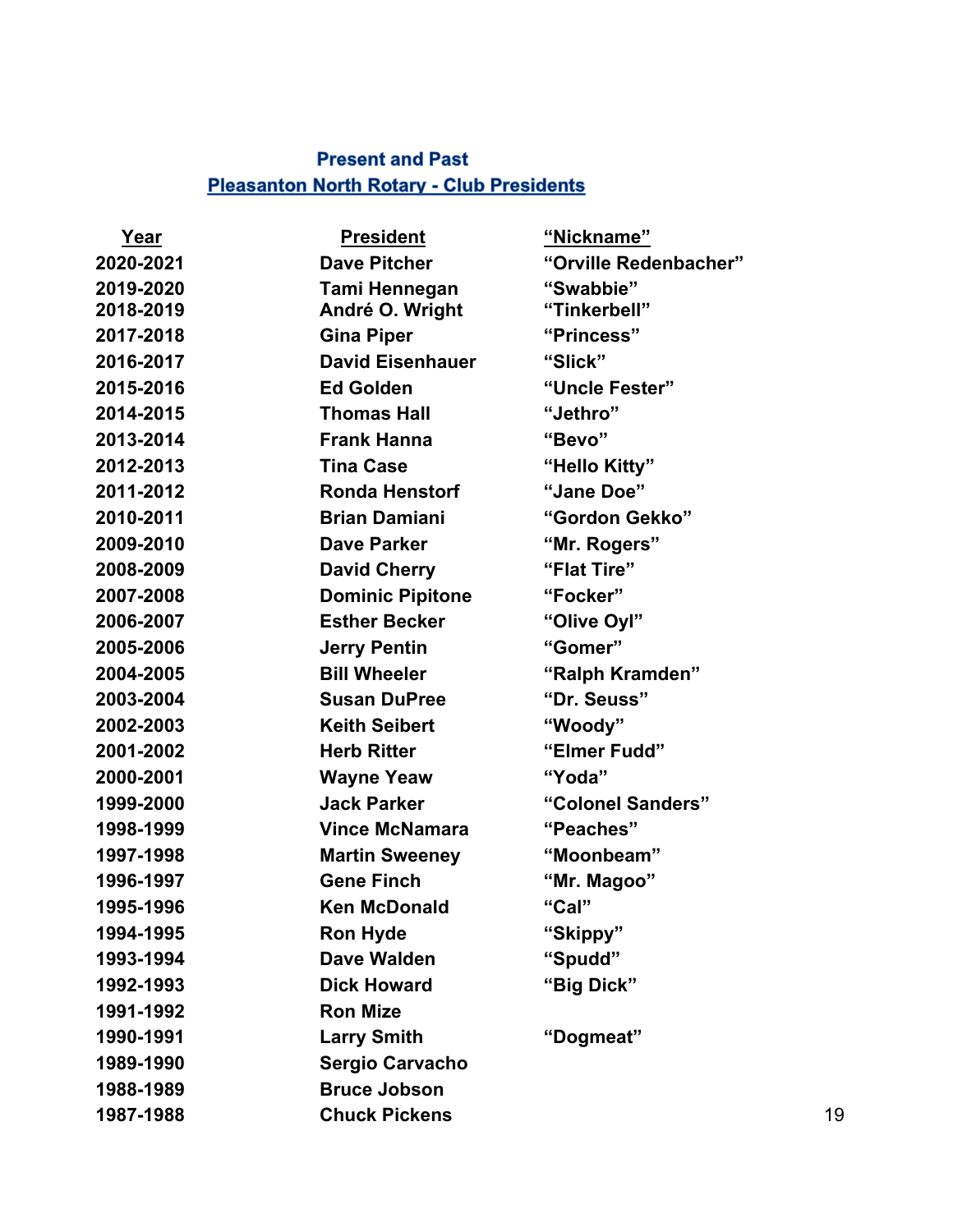## **Pleasanton North Rotary – Rotarian of the Year Award**

| <u>Year</u> | <u>Presented To</u>     |
|-------------|-------------------------|
| 2019-2020   | <b>Darcy DeCoite</b>    |
| 2018-2019   | <b>Jim Brice</b>        |
| 2017-2018   | <b>Thomas Hall</b>      |
| 2016-2017   | Tami Hennegan           |
| 2015-2016   | <b>Dave Pitcher</b>     |
| 2014-2015   | <b>Frank Hanna</b>      |
| 2013-2014   | <b>Kevin Greenlee</b>   |
| 2012-2013   | <b>Dominic Pipitone</b> |
| 2011-2012   | <b>Jim Brice</b>        |
| 2010-2011   | <b>Jerry Pentin</b>     |
| 2009-2010   | <b>Bill Wheeler</b>     |
| 2008-2009   | <b>Francois Daqust</b>  |
| 2007-2008   | <b>Dave Parker</b>      |
| 2006-2007   | <b>Jerry Pentin</b>     |
| 2005-2006   | <b>Bill Wheeler</b>     |
| 2004-2005   | <b>Tony Mathews</b>     |
| 2003-2004   | <b>Francois Daqust</b>  |
| 2002-2003   | <b>Carol Ott</b>        |
| 2001-2002   | <b>Mike Cloutier</b>    |
| 2000-2001   | <b>Richard Cousins</b>  |
| 1999-2000   | Wayne Yeaw              |
| 1998-1999   | <b>Steve Sherman</b>    |
| 1997-1998   | <b>Ron Hyde</b>         |
| 1996-1997   | <b>Martin Sweeney</b>   |
| 1995-1996   | <b>Herb Ritter</b>      |
| 1994-1995   | <b>Paul Beha</b>        |
| 1993-1994   | <b>Dick Howard</b>      |
| 1992-1993   | <b>Vince McNamara</b>   |
| 1991-1992   |                         |
| 1990-1991   | <b>Larry Smith</b>      |
| 1989-1990   | <b>Chuck Pickens</b>    |
| 1988-1989   | <b>Ron Hyde</b>         |
| 1987-1988   | <b>Ken McDonald</b>     |